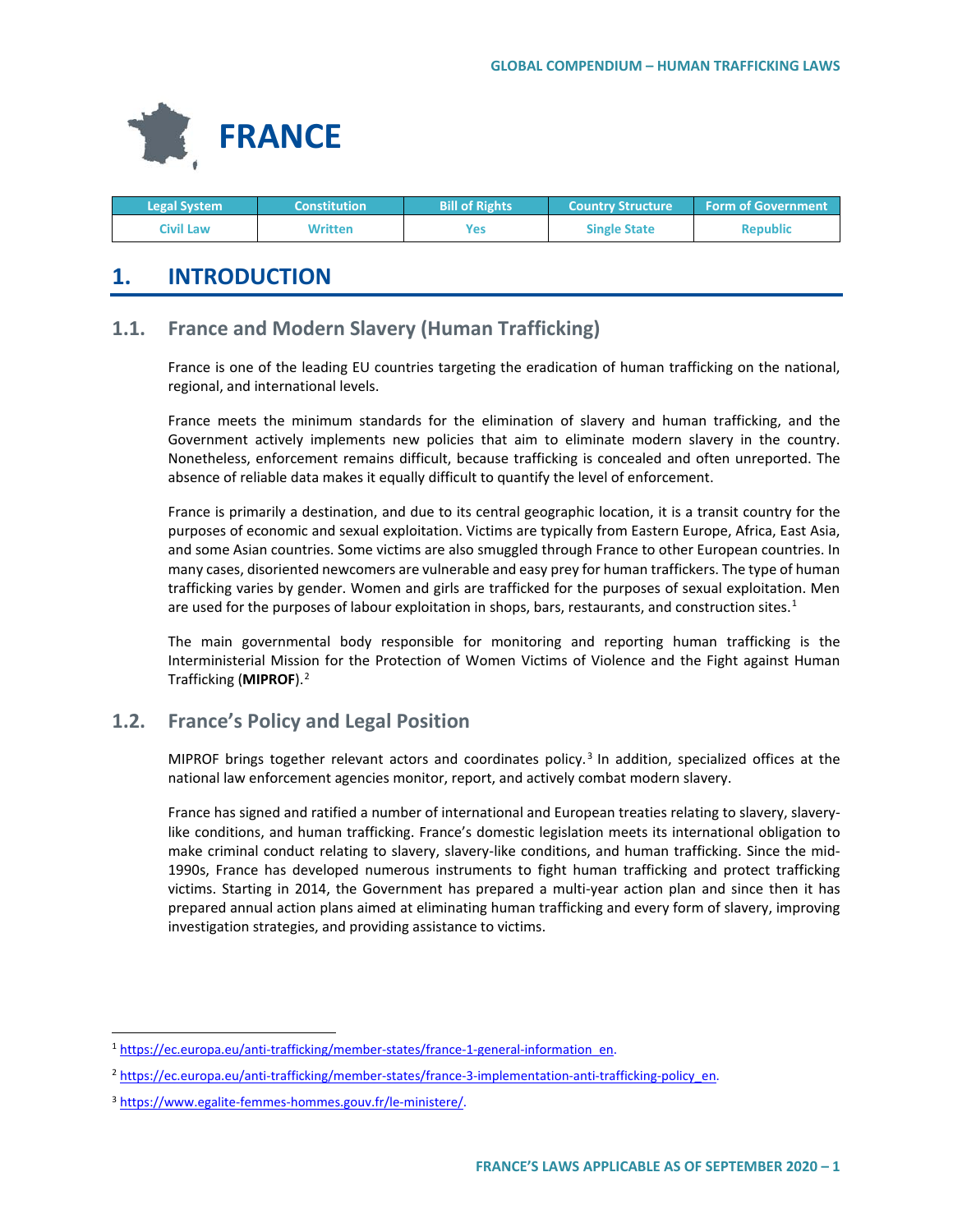# **2. OVERVIEW OF FRANCE'S LEGAL APPROACH TO COMBATING MODERN SLAVERY AND HUMAN TRAFFICKING**

### **2.1. France's Regional and International Law Obligations**

### *2.1.1. Fundamental human rights*

As an EU Member State and a Member of the Council of Europe, France follows their legal framework targeting human trafficking, and it incorporates their legal principles into French law where necessary.

France is a strong advocate of fundamental human rights. It was one of the 48 countries that voted in favor of the Universal Declaration of Human Rights in 1948. It has since ratified the International Covenant on Civil and Political Rights (1966), the International Covenant on Economic, Social and Cultural Rights (1966), the Convention on the Elimination of All Forms of Discrimination against Women (1979), the Convention against Torture and Other Cruel, Inhuman or Degrading Treatment or Punishment (1985), and the Convention on the Rights of the Child (1989). France is also a founding signatory of many European legal treaties, such as the Convention for the Protection of Human Rights and Fundamental Freedoms (1950) and the Charter of Fundamental Rights of the European Union (2000).

### *2.1.2. Slavery and trafficking*

France is a party to several treaties addressing human trafficking and smuggling. France's principal international law obligations in this regard derive from the Protocol to Prevent, Suppress and Punish Trafficking in Persons, Especially Women and Children (2000) (**Palermo Protocol**). Various other instruments supplement the Palermo Protocol, including the Worst Forms of Child Labour Convention (1999), the United Nations Convention against Transnational Organized Crime (2000), and the additional protocols, including the Protocol against the Smuggling of Migrants by Land, Sea and Air (2004). On the European level, France has ratified the Council of Europe Convention of 16 May 2005 on action against trafficking in human beings.

### *2.1.3. Effect under France's law*

France's obligations under international instruments automatically come into force once the national parliament has ratified them.<sup>[4](#page-1-0)</sup>

France's status in relation to the key international instruments that touch on modern slavery and human trafficking is set out in Section 3.

## **2.2. Human Rights Protections Under France's Law**

The French Constitution contains a declaration of human rights.[5](#page-1-1) In addition, pursuant to Article 52 *et seq.* of the French Constitution, France has ratified the Universal Declaration of Human Rights as well as other international instruments dedicated to the protection of human rights, incorporated into the French legal regime. The French legal framework with respect to human rights is thus the result of various national and international laws and conventions.

<span id="page-1-0"></span> <sup>4</sup> International instruments can also be ratified through referendum under Article 11 of the French Constitution.

<span id="page-1-1"></span><sup>5</sup> [https://www.conseil-constitutionnel.fr/le-bloc-de-constitutionnalite/texte-integral-de-la-constitution-du-4-octobre-1958-en](https://www.conseil-constitutionnel.fr/le-bloc-de-constitutionnalite/texte-integral-de-la-constitution-du-4-octobre-1958-en-vigueur)[vigueur.](https://www.conseil-constitutionnel.fr/le-bloc-de-constitutionnalite/texte-integral-de-la-constitution-du-4-octobre-1958-en-vigueur)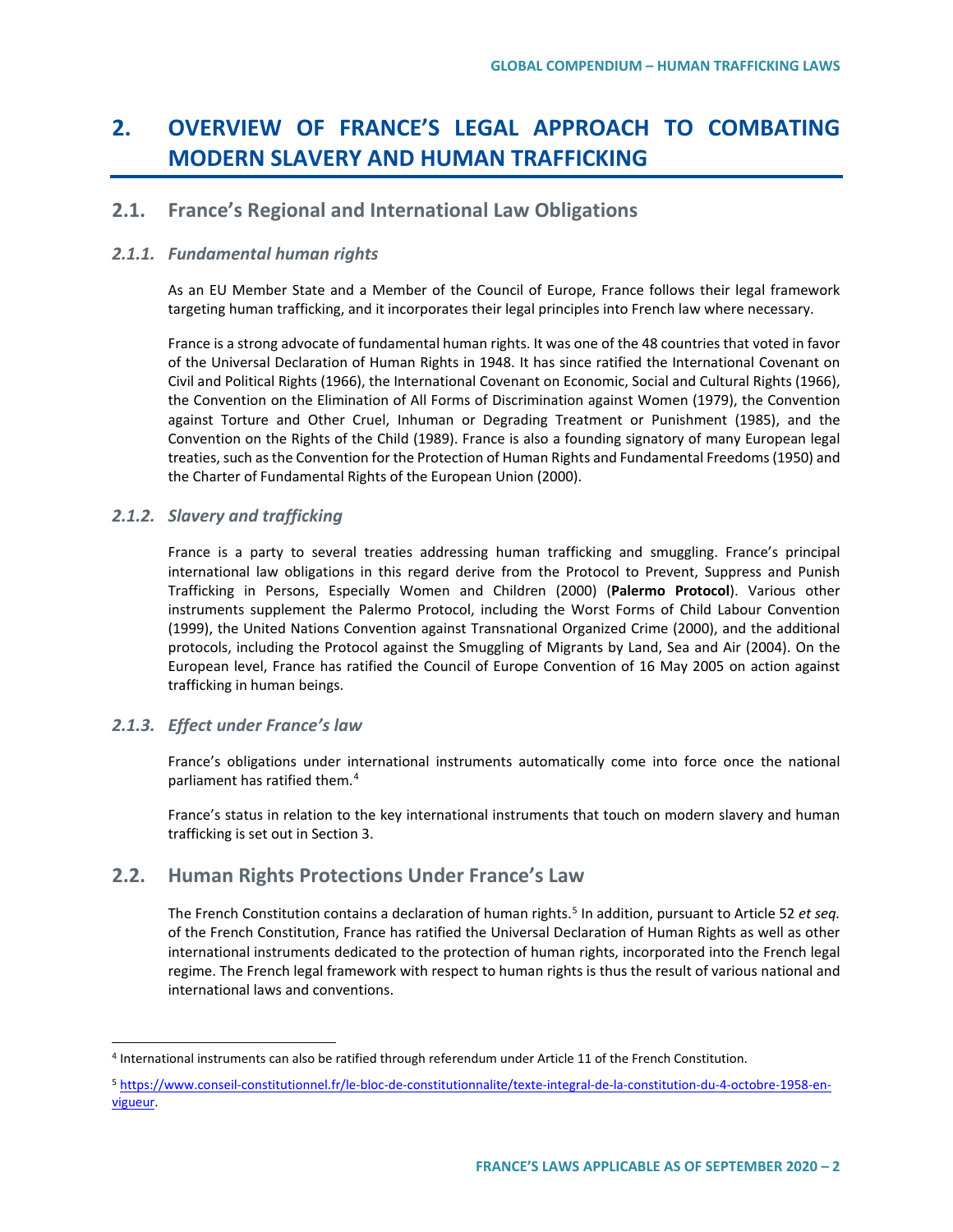## **2.3. Criminalization of Modern Slavery**

Slave-related offences are set out in the French Criminal Code (**Criminal Code**), most notably Articles 224- 1 A to 224-1 C and 225-4-1 *et seq*. Additionally, specific legislation addresses international smuggling, such as the French Code on the Entry and Residence of Foreigners and the Right of Asylum (**CESEDA**).

# **2.4. Supply Chain Reporting**

French law requires large companies to publish a "vigilance" plan with their annual reports, including information on their supply chain relating to both contractors and suppliers.<sup>[6](#page-2-0)</sup>

To comply with this innovative law, covered companies must comprehensively review their supply chain and publicly disclose their measures for monitoring and compliance. Liability for damages under this law is currently being tested in French courts.

The requirement to publish vigilance reports should be read in conjunction with French anti-corruption laws, such as "Sapin  $2,$ " which require companies to establish codes of conduct, implement ongoing training, and conduct due diligence of their supply chain.

# **2.5. Investigation, Prosecution, and Enforcement**

### *2.5.1. Investigation and prosecution of criminal offenses*

The French public prosecutor (*Procureur de la République*) prosecutes criminal offences for human trafficking and slavery. After receiving a complaint, the public prosecutor has discretion to choose not to prosecute (dismissal without further action), to continue the proceedings, or to resort to an alternative to prosecution (*e.g*., mediation).[8](#page-2-2) To start a criminal case (*matière criminelle*), the public prosecutor must request a judge to open an investigation and also must submit an introductory indictment setting out the facts underlying the prosecution and the corresponding alleged criminal offences.<sup>[9](#page-2-3)</sup> The investigation is then carried out under the control and direction of the investigating judge (*juge d'instruction*).

In cases involving ordinary offences (*matière correctionnelle*), the public prosecutor may either refer the matter to the investigating judge (*juge d'instruction*) by way of introductory indictment or refer it directly to the trial court ( $e.g.,$  by means of a direct summons).<sup>[10](#page-2-4)</sup>

For cases involving minor offences (*matière contraventionnelle*), the public prosecutor who decides to prosecute a minor offence (*contravention*) either may decide to open an investigation by means of an introductory indictment, or may have a direct summons or warning issued to the alleged offender.<sup>[11](#page-2-5)</sup>

<span id="page-2-0"></span> <sup>6</sup> Article L. 225-102-4 of the French Commercial Code, codifying Law No. 2017-399 of 27 March 2017 (**French Vigilance Law**), refer to Section 4.2.

<span id="page-2-1"></span> $<sup>7</sup>$  Law No. 2016-1691, 9 December 2016, on transparency, the fight against corruption, and the modernization of economic life.</sup>

<span id="page-2-2"></span><sup>8</sup> Articles 40 and 40-1 of the Criminal Procedure Code.

<span id="page-2-3"></span><sup>9</sup> Article 79 *et seq*. of the Criminal Procedure Code.

<span id="page-2-4"></span><sup>10</sup> Article 79 of the Criminal Procedure Code.

<span id="page-2-5"></span><sup>11</sup> Article 79 of the Criminal Procedure Code.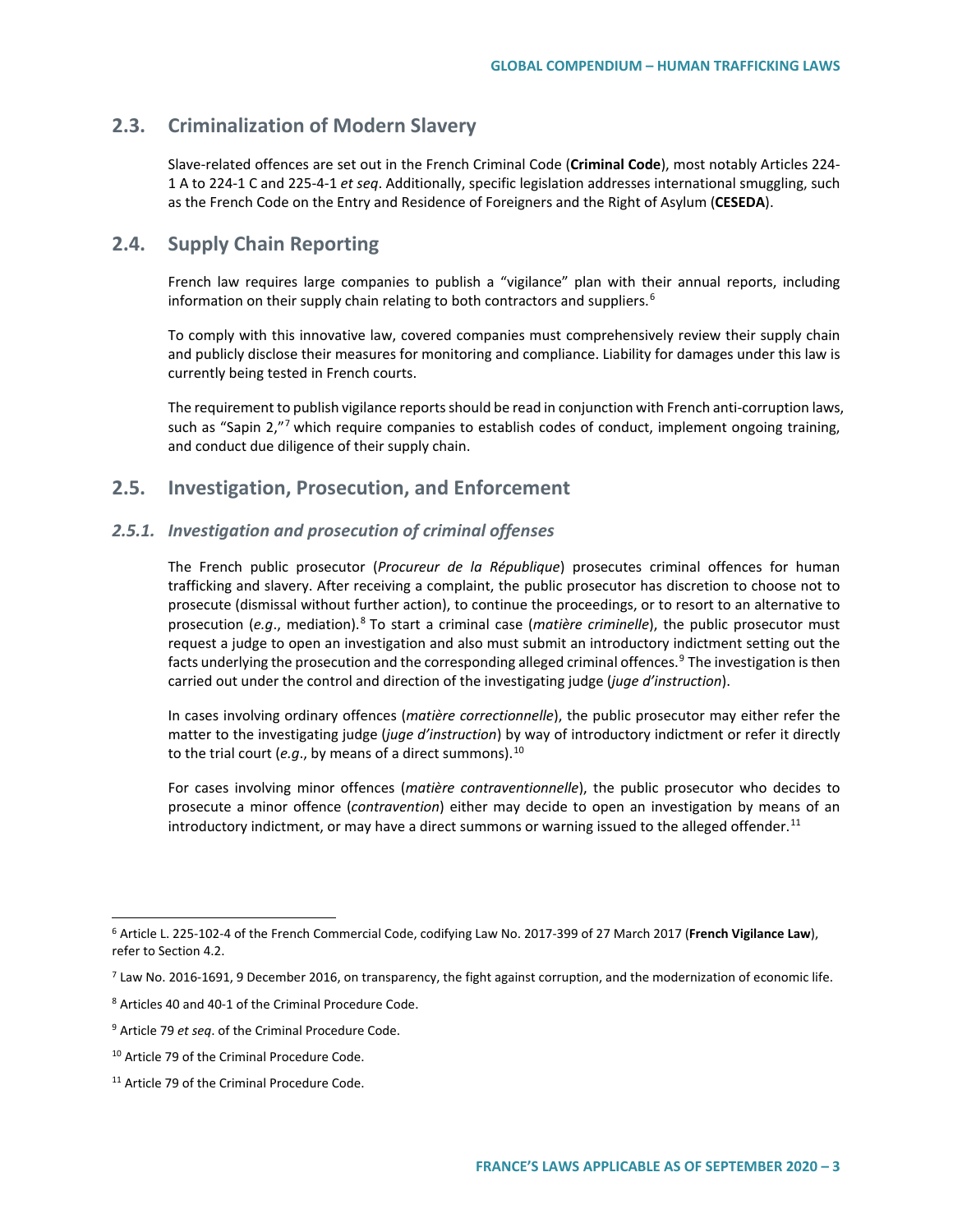In the specific area of human trafficking and slavery, the Paris prosecutor's office (*Parquet de Paris*) has created a multidisciplinary cooperation agreement that establishes a victim treatment policy for minors, which operates with the support of MIPROF.<sup>[12](#page-3-0)</sup>

### *2.5.2. Mutual assistance/international cooperation*

The Council of Europe Convention on Action against Trafficking in Human Beings (**Convention**), applicable in France, promotes international cooperation to combat human trafficking, essentially through the exchange of information amongst signatories. The Convention also requires parties to coordinate national policies and actions against human trafficking, including by setting up specific coordinating bodies. The Group of Experts on Action against Trafficking in Human Beings (**GRETA**) periodically evaluates the implementation of the Convention.<sup>[13](#page-3-1)</sup>

GRETA communicates regularly with the French authorities regarding the development of a national plan and implementation of the Convention.

The French internal cooperation system is further discussed in Section 8.

# **3. FRANCE'S FEDERAL CRIMINAL OFFENSES RELATING TO SLAVERY, SLAVERY-LIKE CONDITIONS, AND HUMAN TRAFFICKING**

# **3.1. Overview of Criminal Offenses**

The Criminal Code<sup>[14](#page-3-2)</sup> has offences and penalties relating to human trafficking. Article 225-4-1 of the Criminal Code is the main provision targeting human trafficking. The offences are punishable by defined fines and penalties of imprisonment that increase with aggravating circumstances, such as human trafficking against minors.

<span id="page-3-0"></span> <sup>12</sup> *Rapport soumis par les autorités françaises pour être en conformité avec la Recommandation du Comité des Parties CP(2017)28 sur la mise en œuvre de la Convention du Conseil de l'Europe sur la lutte contre la traite des êtres humains*, Section 2(a), available at: https://rm.coe.int/rapport-soumis-par-les-autorites-francaises-pour-etre-en-conformite-av/1680a2ecf6.

<span id="page-3-1"></span><sup>13</sup> [https://rm.coe.int/cp-2017-28-fra-en/168075e9ce.](https://rm.coe.int/cp-2017-28-fra-en/168075e9ce)

<span id="page-3-2"></span><sup>&</sup>lt;sup>14</sup> The reference in the standard Compendium chapter heading to "federal" is not applicable to France.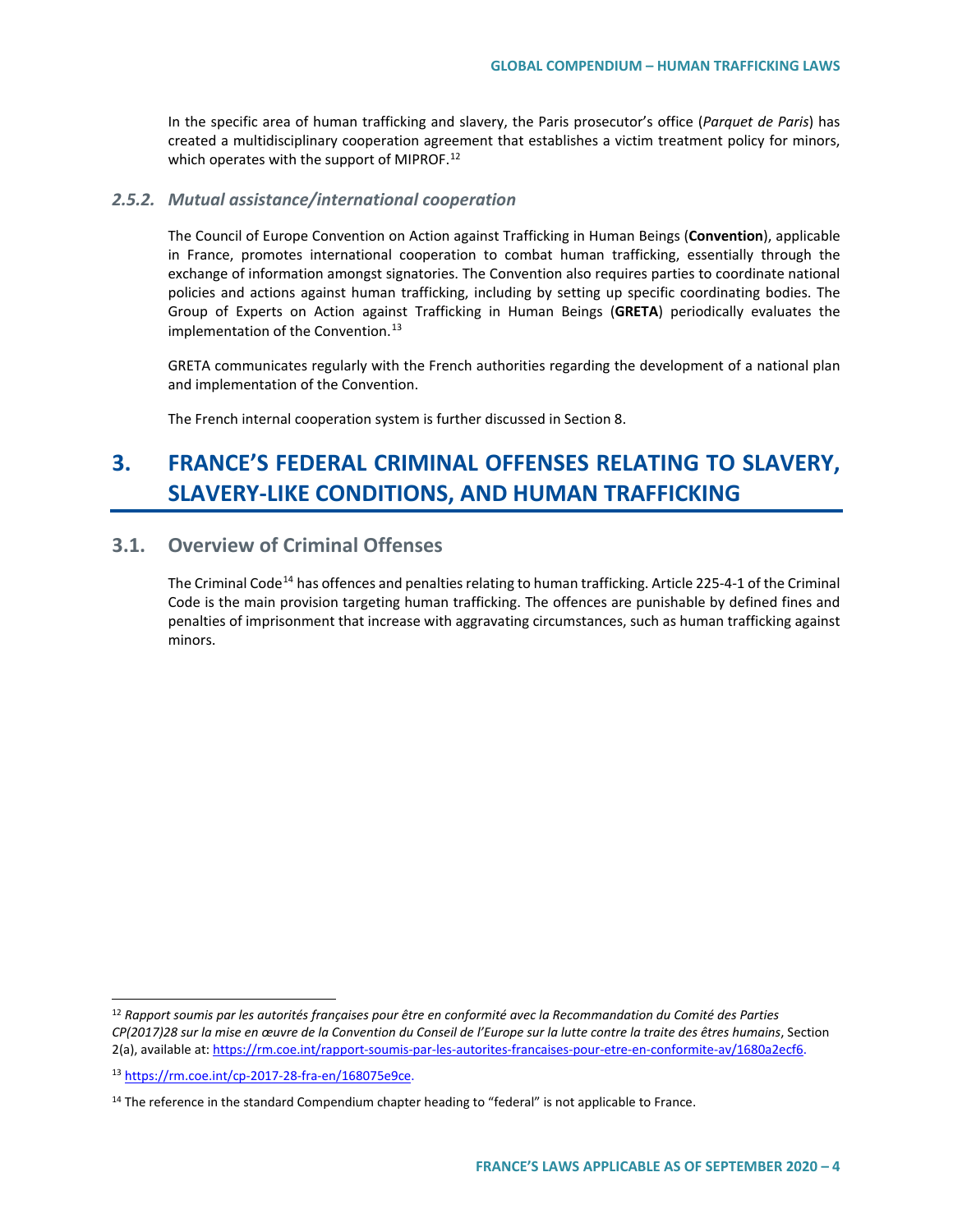

# **3.2. Slavery Offenses Under the Criminal Code**

### *3.2.1. General*

France's Criminal Code included human trafficking as early as 2003. French law No. 2013-711 of 5 August 2013 adapted its human trafficking law to conform to European Union and international law, including the guidelines prescribed by EU Directive 2011/36/EU on Preventing and Combatting Trafficking in Human Beings and the Council of Europe Convention on Action against Trafficking in Human Beings of 16 May 2005 (**Law No. 2013-711**).

Article 225-4-1 of the Criminal Code defines the crime of human trafficking as "the recruitment, transportation, transfer, harboring or receipt of a person for the purpose of exploitation."[15](#page-4-0)

Exploitation for the purposes of human trafficking is defined as "the act of placing the victim at one's disposal or at the disposal of a third party, even an unidentified one, in order to either enable the commission against the victim of the offences of procuring, assault or sexual offences, slavery, forced labor or services, servitude, removal of any of his organs, exploitation for begging, conditions of work or accommodation contrary to his dignity, or to compel the victim to commit any crime or offence."<sup>[16](#page-4-1)</sup>

### *3.2.1.1. Elements of human trafficking*

<span id="page-4-0"></span><sup>&</sup>lt;sup>15</sup> Article 225-4-1 of the Criminal Code.

<span id="page-4-1"></span><sup>16</sup> Article 225-4-1 of the Criminal Code.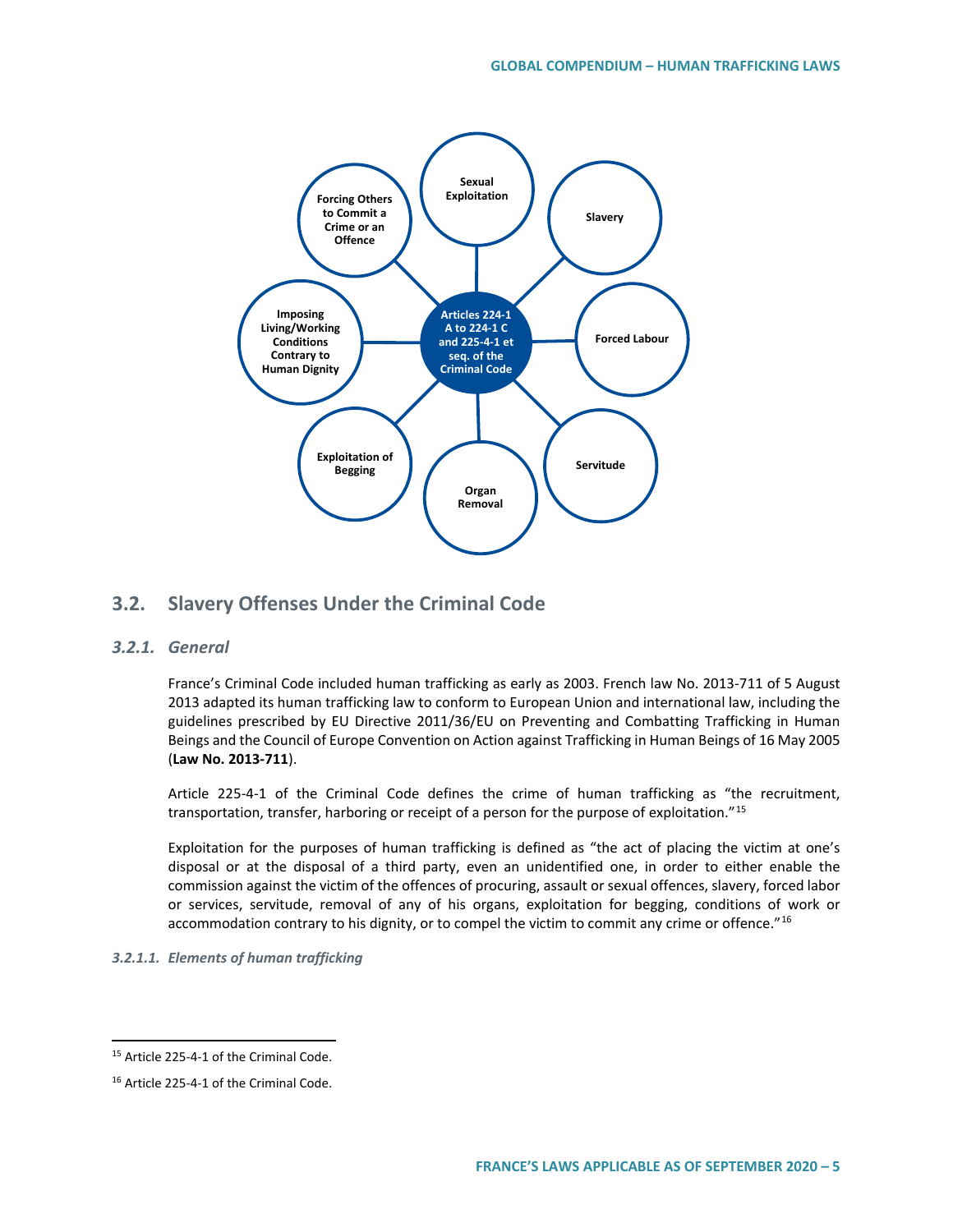In France, the punishment of crimes and offences requires proof of a criminal act (*actus reus*) and a criminal intent to commit that act (*mens rea*).<sup>[17](#page-5-0)</sup>

#### *3.2.1.2. Criminal act (actus reus)*

Article 225-4-1, I of the Criminal Code defines human trafficking as the act of recruiting, transporting, transferring, harboring, or receiving a person for the purpose of exploitation, when there is one of the following circumstances:

- use of threats, coercion, violence, or deception targeting the victim, the victim's family, or a person in a close relationship with the victim;
- the offence is committed by either a legitimate, natural, or adoptive ascendant of the victim or a person holding authority over the victim or a person abusing a position of authority;
- abuse of the victim's vulnerable condition by reason of age, disease, invalidity, or pregnancy, whether this vulnerability is apparent or not;
- the offence is committed in consideration for compensation or any other benefit or the promise of compensation or benefit.<sup>[18](#page-5-1)</sup>

None of these circumstances must be proved when the victim is a minor. In such cases, the criminal act required for the offence of human trafficking is satisfied by the commission of an act of recruiting, transporting, transferring, harboring, or receiving a minor for the purpose of exploitation.<sup>[19](#page-5-2)</sup>

### *3.2.1.3. Criminal intent (mens rea)*

Human trafficking is an intentional offence that requires proof of specific fraud (*dol*) under French law. Hence, the perpetrator of human trafficking must have committed the act with the objective of recruiting, transporting, transferring, harboring, or receiving a person to exploit that person or to cause the exploitation of that person.

In addition, the attempt *(tentative)* to engage in human trafficking is a crime,<sup>[20](#page-5-3)</sup> meaning that the criminal act of human trafficking carried out with the objective to exploit is sufficient in itself to be a crime, even if the exploitation does not occur.

#### *3.2.1.4. Overview of penalties for relevant offenses*

When committed by an individual, this offence is punishable by seven years of imprisonment and a fine of EUR 150,000; the punishment increases to up to 10 years of imprisonment and a fine of EUR 1,500,000 when the offence is committed against a minor. When the offence is committed by a legal person (*i.e.*, an entity that is not an individual such as a company or other entity that has legal personality), the maximum amount of the fine incurred is five times higher.<sup>[21](#page-5-4)</sup> The Criminal Code increases penalties when there are specified aggravating circumstances. $^{22}$  $^{22}$  $^{22}$ 

<span id="page-5-0"></span><sup>&</sup>lt;sup>17</sup> Article 121-3 of the Criminal Code.

<span id="page-5-1"></span><sup>18</sup> Article 225-4-1, I of the Criminal Code.

<span id="page-5-2"></span><sup>19</sup> Article 225-4-1, II of the Criminal Code.

<span id="page-5-3"></span><sup>20</sup> Article 225-4-7 of the Criminal Code.

<span id="page-5-4"></span><sup>&</sup>lt;sup>21</sup> Article 131-38 of the Criminal Code.

<span id="page-5-5"></span><sup>22</sup> Articles 225-4-2 to 225-4-4 of the Criminal Code.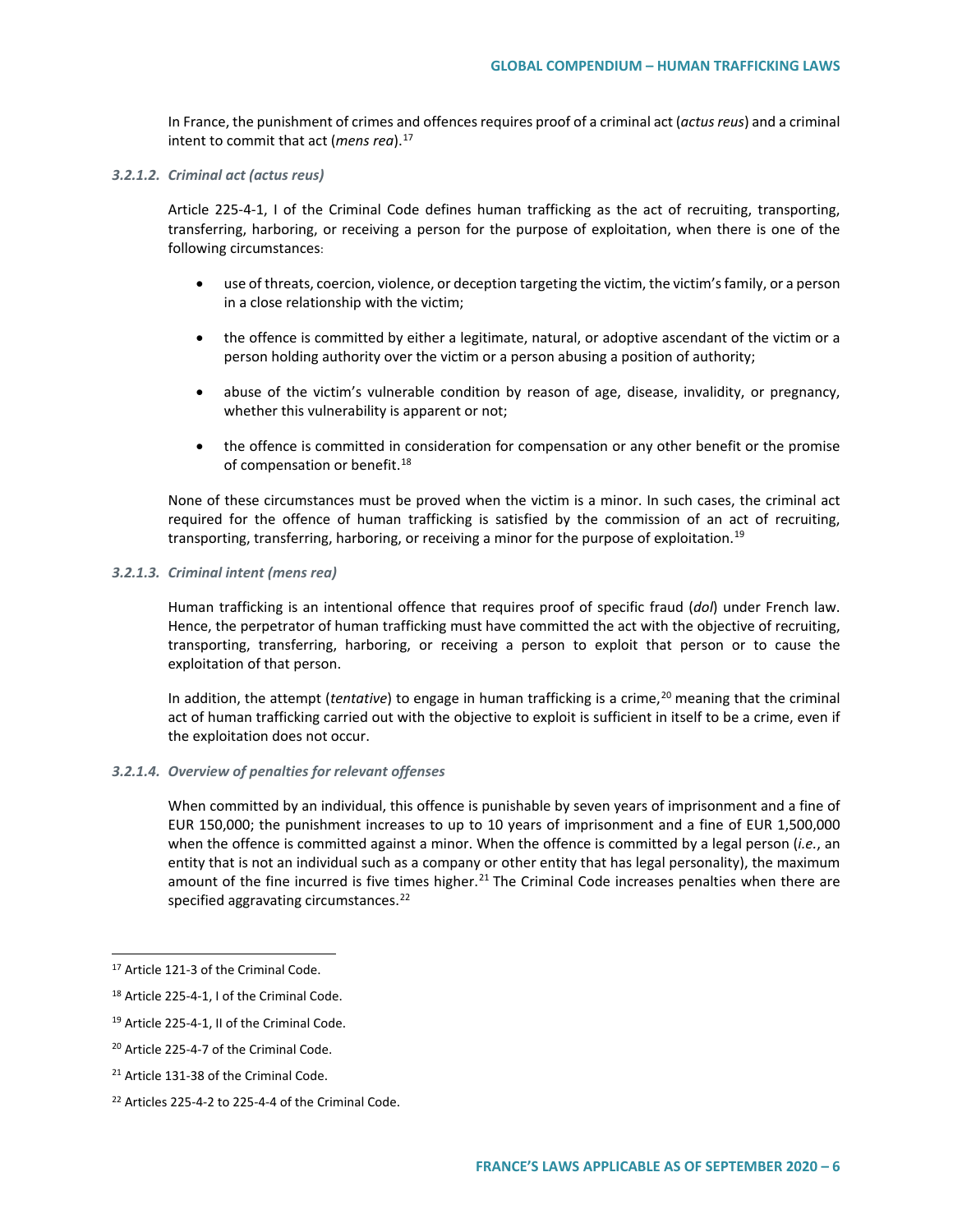| <b>HUMAN TRAFFICKING PENALTIES</b>                                                                                                                                                                                                                                                                                                                                                                                                                                                                                                                                                                                                                                                                                                                                                                                                                                                                                                                                                                                                                                                                                                                                                                                                                                            | <b>Duration of</b><br>imprisonment              | <b>Amount of</b><br>the fine |
|-------------------------------------------------------------------------------------------------------------------------------------------------------------------------------------------------------------------------------------------------------------------------------------------------------------------------------------------------------------------------------------------------------------------------------------------------------------------------------------------------------------------------------------------------------------------------------------------------------------------------------------------------------------------------------------------------------------------------------------------------------------------------------------------------------------------------------------------------------------------------------------------------------------------------------------------------------------------------------------------------------------------------------------------------------------------------------------------------------------------------------------------------------------------------------------------------------------------------------------------------------------------------------|-------------------------------------------------|------------------------------|
| Human trafficking offence or<br>without<br>attempt<br>aggravating<br>circumstances                                                                                                                                                                                                                                                                                                                                                                                                                                                                                                                                                                                                                                                                                                                                                                                                                                                                                                                                                                                                                                                                                                                                                                                            | 7 years                                         | EUR 150,000                  |
| Human trafficking offence or attempt against a minor                                                                                                                                                                                                                                                                                                                                                                                                                                                                                                                                                                                                                                                                                                                                                                                                                                                                                                                                                                                                                                                                                                                                                                                                                          | 10 years                                        | EUR.<br>1,500,000            |
| Human trafficking offence or attempt with aggravating circumstances<br>The perpetrator committed the offence or attempt with at least two<br>(2) of the circumstances listed in Article 225-4-1, I of the Criminal Code<br>(See paragraph "The criminal act (actus reus)" above).<br>The perpetrator committed the offence or attempt with one of seven<br>aggravating circumstances:<br>(i) against two or more people;<br>(ii) against a person who is outside the territory of France or upon the<br>person's arrival in the territory of France;<br>(iii) when the victim has been brought into contact with the<br>perpetrator through the use of a telecommunications network for the<br>distribution of messages to a non-specified audience;<br>(iv) in circumstances which directly expose the person against whom<br>the offence is committed to the immediate risk of death, mutilation, or<br>a permanent disability;<br>(v) when the victim has been unable to work for more than eight days;<br>(vi) by a person called upon to participate, by virtue of the person's<br>duties, in the fight against human trafficking or to uphold public order;<br>and<br>(vii) when the offence has placed the victim in a serious physical or<br>psychological condition. | $10$ years/<br>15 years<br>(if against a minor) | <b>EUR</b><br>1,500,000      |
| The offence or attempt is committed by an organized gang                                                                                                                                                                                                                                                                                                                                                                                                                                                                                                                                                                                                                                                                                                                                                                                                                                                                                                                                                                                                                                                                                                                                                                                                                      | 20 years                                        | <b>EUR</b><br>3,000,000      |
| The offence or attempt is committed with recourse to torture or acts<br>of barbarity                                                                                                                                                                                                                                                                                                                                                                                                                                                                                                                                                                                                                                                                                                                                                                                                                                                                                                                                                                                                                                                                                                                                                                                          | Life Imprisonment                               | <b>EUR</b><br>4,500,000      |

\*When the crime or offence committed or to be committed against the victim of the offence of human trafficking is punishable by a sentence longer than the imprisonment sentence applicable under articles 225-4-1 to 225-4-4, the human trafficking offence is then punishable in accordance with the imprisonment sentences applicable to the crime or offences of which the perpetrator was aware, and if this crime or offence is accompanied by aggravating circumstances, by the penalties applicable only to the aggravating circumstances of which the perpetrator had knowledge.<sup>[23](#page-6-0)</sup>

Other penalties prohibit perpetrators of human trafficking from exercising a public function, exercising a commercial or industrial profession, operating or being employed by establishments open to the public, possessing or carrying a weapon without prior authorization for up to five years, and leaving France for up to five years (or conversely, staying in France).

When a legal person commits the offence, the maximum amount of the fine is five times higher.  $24$ Additional penalties also may apply such as, among others: (i) dissolution, where (a) the legal person was

<span id="page-6-0"></span><sup>&</sup>lt;sup>23</sup> Article 225-4-5 of the Criminal Code.

<span id="page-6-1"></span><sup>&</sup>lt;sup>24</sup> Article 131-38 of the Criminal Code.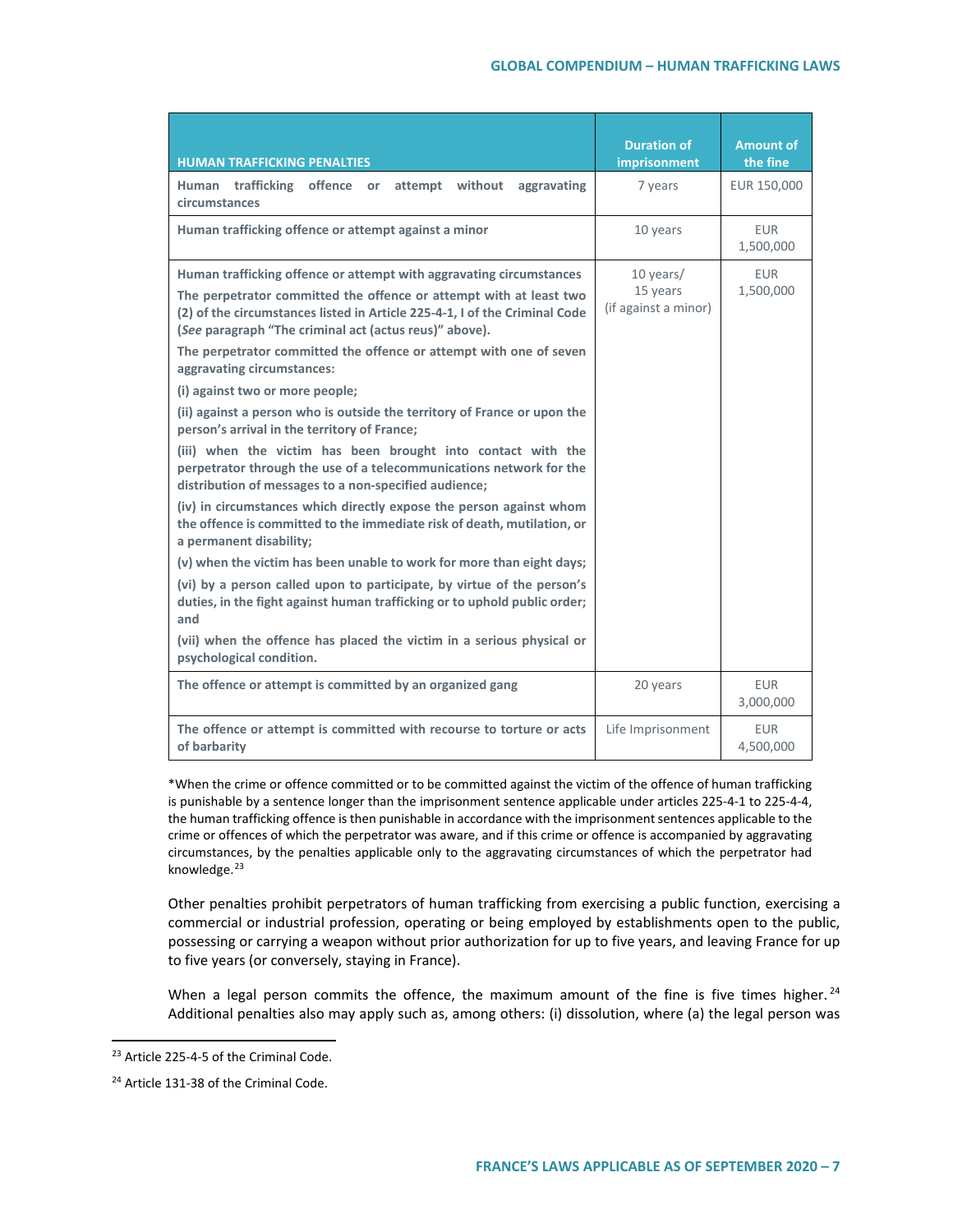created to commit a felony, (b) the felony or misdemeanor carries a sentence of imprisonment of three years or more, or (c) the entity deviated from its stated corporate purpose in order to commit the offence; (ii) judicial supervision for a maximum period of five years; or (iii) the permanent closure or closure for up to five years of the establishment(s) used to commit the offence.<sup>[25](#page-7-0)</sup>

### *3.2.2. Extraterritorial application*

French law's prohibition of human trafficking has an extraterritorial scope with regard to French nationals. When a French citizen commits the crime of human trafficking outside French territory, French law applies even if: (1) the law of the nation where the offence was committed does not make those acts a crime; (2) the victims do not lodge a complaint; or (3) the nation where the acts were committed does not report them.[26](#page-7-1)

French courts have extraterritorial jurisdiction to prosecute French nationals who have committed human trafficking regardless of whether the conduct constituting the offence, or its consequences, occurred in France.<sup>[27](#page-7-2)</sup> Moreover, French courts have extraterritorial jurisdiction with regard to non-French citizens when a European or international convention gives jurisdiction to French courts <sup>[28](#page-7-3)</sup> and the perpetrator of human trafficking is in French territory.<sup>[29](#page-7-4)</sup>

## **3.3. Slavery-Like Offenses in France's Legal Order**

After the European Court of Human Rights (**ECHR**) convicted France for violating the European Convention on Human Rights, Law No. 2013-711 added different human trafficking offences into the Criminal Code.<sup>[30](#page-7-5)</sup>

Law No. 2013-711 codified the crimes of slavery and exploitation of a person subject to slavery.

Article 224-1 A of the Criminal Code defines slavery as "the act of exercising the attributes of ownership against a person." The Criminal Code does not further define the attributes of "ownership," but civil law provides that owners may dispose of their property and revenues, and transform or destroy their property.<sup>[31](#page-7-6)</sup> Slavery is punishable by 20 years of imprisonment.<sup>[32](#page-7-7)</sup>

French law further makes criminal the act of exploiting a person subject to slavery, which is defined in Article 224-1 B of the Criminal Code as subjecting the victim of human trafficking, whose condition is readily

<span id="page-7-0"></span> <sup>25</sup> Articles 225-4-6 and 131-39 of the Criminal Code.

<span id="page-7-1"></span><sup>26</sup> Article 225-4-8 of the Criminal Code.

<span id="page-7-2"></span><sup>&</sup>lt;sup>27</sup> Article 689 of the Criminal Procedure Code.

<span id="page-7-3"></span><sup>28</sup> Article 689 of the Criminal Procedure Code.

<span id="page-7-4"></span><sup>29</sup> Article 689-1 of the Criminal Procedure Code.

<span id="page-7-5"></span><sup>30</sup> In the *Siliadin v. France and C.N and V. v. France* cases, the ECHR found France liable for violations of Article 4 of the European Convention on Human Rights, which prohibits slavery, servitude, and the obligation to perform forced labour or services, on the grounds that French legislation at the time of the events did not include a legislative and administrative framework to punish such acts. The criminalization of working and living conditions contrary to human dignity, as referred to in article 225-13 of the Criminal Code, also was considered inappropriate.

<span id="page-7-6"></span><sup>31</sup> Nicolas le Coz, *La répression des atteintes aux personnes dans la loi No. 2013-711 du 5 août 2013*, AJ Pénal 2013, p. 512.

<span id="page-7-7"></span><sup>32</sup> Article 224-1 A of the Criminal Code.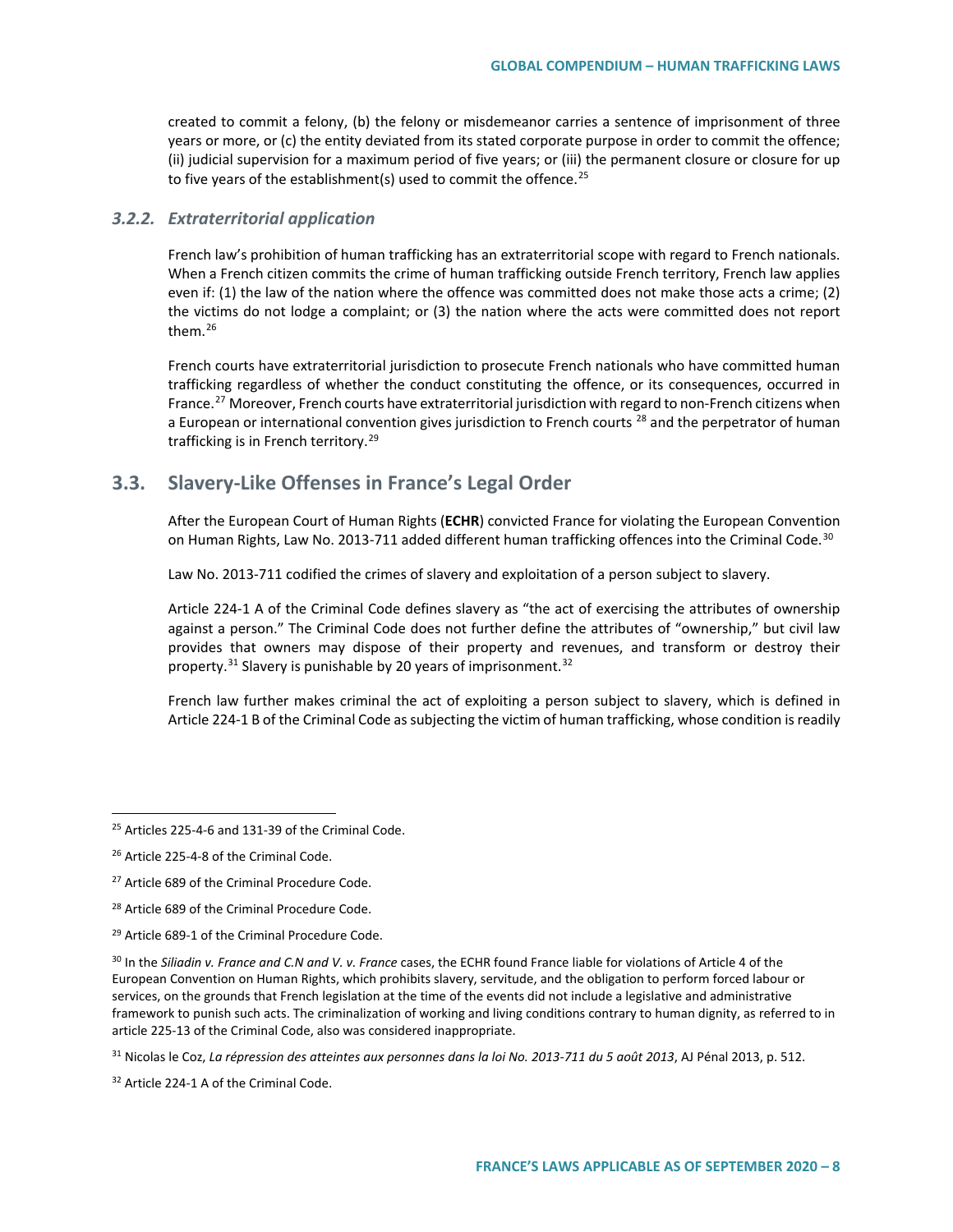apparent or known to the perpetrator, to sexual abuse, confinement, or forced labour or services. This crime is punishable by 20 years of imprisonment. $33$ 

The penalties for slavery and exploitation of a person subject to slavery are increased to 30 years when there is an aggravating circumstance: $34$ 

- The offence is committed against a minor;
- The offence is committed against a person whose vulnerability due to age, illness, infirmity, physical or psychological disability, or pregnancy is apparent or known to the perpetrator;
- The offence is committed by either a legitimate, natural, or adoptive ascendant of the victim, or a person who has authority over the victim, or who abuses a position of authority;
- A person whose official responsibilities include the fight against slavery or the maintenance of public order commits the offence; or
- The offence is preceded or accompanied by torture or barbaric acts.

### *3.3.1. Servitude*

The ECHR has characterized servitude as "a particularly grave deprivation of freedom," an "aggravated form of forced or compulsory labour" consisting in "the obligation to perform services under coercion."[35](#page-8-2)

Law No. 2013-711 codifies the offence of servitude in Article 225-14-2 of the Criminal Code.

Servitude is defined as the act of habitually subjecting a person whose vulnerability or state of dependency is apparent or known to the perpetrator to the offence of forced labour. It is punishable by 10 years of imprisonment and a fine of EUR 300,000.<sup>[36](#page-8-3)</sup>

According to the ECHR, the victim's belief that the victim's condition is permanent and unlikely to change is the distinguishing factor that characterizes servitude, as opposed to forced labour.<sup>[37](#page-8-4)</sup>

### *3.3.2. Forced labor*

On 24 June 1937, France ratified International Labour Organization Convention No. 29 on Forced Labour (1930). Article 2 of Convention No. 29 defines forced labour as "all work or service which is exacted from any person under the menace of any penalty and for which the said person has not offered himself voluntarily." Article 25 requires contracting states to punish forced labour as a criminal offence with penalties that "are really adequate and are strictly enforced."

While the protection against forced labour is enshrined in other international regulations applicable in France, such as the European Convention on Human Rights (Article 4) and the 1966 International Covenant

<span id="page-8-0"></span><sup>&</sup>lt;sup>33</sup> Article 224-1 B of the Criminal Code.

<span id="page-8-1"></span><sup>&</sup>lt;sup>34</sup> Article 224-1 C of the Criminal Code.

<span id="page-8-2"></span><sup>35</sup> CEDH 26 July 2005, *Siliadin v. France*, § 124.

<span id="page-8-3"></span><sup>&</sup>lt;sup>36</sup> Article 225-14-2 of the Criminal Code.

<span id="page-8-4"></span><sup>37</sup> ECHR, 11 Oct. 2012, No. 67724/09, *C. N. et V. v. France*.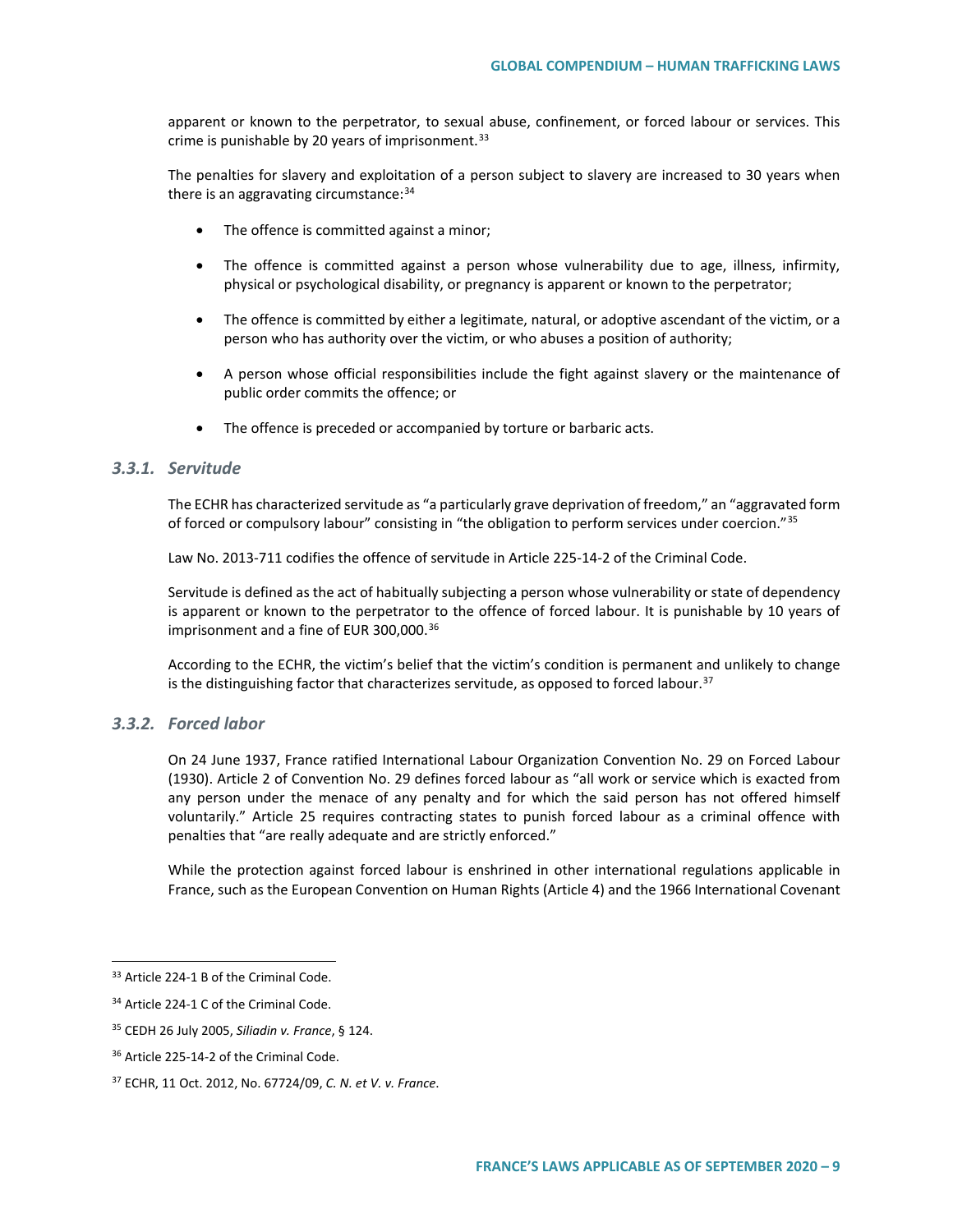on Civil and Political Rights (Article 8), the protection against forced labour had long been absent from French criminal law.

Article 225-14-1 of the Criminal Code now fills that gap. It defines forced labour as the act of forcing a person, by violence or threats, to perform work without remuneration or in exchange for remuneration that is manifestly unrelated to the importance of the work performed. It is punishable by seven years of imprisonment and a fine of EUR 200,000.<sup>[38](#page-9-0)</sup>

### *3.3.3. Deceptive recruiting for labor or services*

The Criminal Code does not specifically prohibit deceptive recruitment. However, Article 225-4-1 on human trafficking is broad enough to cover this offence, because it forbids the use of "deceptive practices" towards the victim to perform human trafficking.<sup>[39](#page-9-1)</sup> Moreover, deceptive recruiting for prostitution is an aggravating circumstance of the offence of procuring prostitution (pimping).<sup>[40](#page-9-2)</sup>

### *3.3.4. Early and forced marriage*

The Council of Europe Convention on Preventing and Combating Violence Against Women and Domestic Violence, ratified by France on 11 May 2011, requires Member States to outlaw forced marriage. Article 37 of this Convention requires Member States to take the necessary legislative measures to ensure that "the intentional conduct of forcing an adult or child to enter into a marriage is criminalized,"[41](#page-9-3) and that "the intentional conduct of luring an adult or a child to the territory of a Party or State other than the one she or he resides in with the purpose of forcing this adult or child to enter into a marriage is criminalized."<sup>[42](#page-9-4)</sup>

Law No. 2013-711 codified the crime of forced marriage and union in article 222-14-4 of the Criminal Code, defining the crime as the use by any person of deceitful maneuvers to induce another person to leave French territory with the intention of forcing that person to marry or enter into a union abroad.<sup>[43](#page-9-5)</sup> This offence is punishable by three years of imprisonment and a fine of EUR 45,000.

### *3.3.5. Debt bondage*

Debt bondage was first defined in the United Nations Supplementary Convention on the Abolition of Slavery, the Slave Trade and Institutions and Practices Similar to Slavery (**UN Supplementary Convention on Slavery**), which France ratified on 26 May 1964.<sup>[44](#page-9-6)</sup> Article 1 of the UN Supplementary Convention on Slavery provides that each State Party to the convention shall take all practicable and necessary legislative measures to abolish a number of illegal practices, including debt bondage, which it defined as "the status or condition arising from a pledge by a debtor of his personal services or of those of a person under his control as security

<span id="page-9-0"></span> <sup>38</sup> Article 225-14-1 of the Criminal Code.

<span id="page-9-1"></span><sup>39</sup> Article 225-4-1, I, 1° of the Criminal Code.

<span id="page-9-2"></span><sup>40</sup> Article 225-7, 8° of the Criminal Code.

<span id="page-9-3"></span> $41$  Article 37(1) of the Council of Europe Convention on preventing and combating violence against women and domestic violence.

<span id="page-9-4"></span> $42$  Article 37(2) of the Council of Europe Convention on preventing and combating violence against women and domestic violence.

<span id="page-9-5"></span><sup>43</sup> Article 225-14-4 of the Criminal Code.

<span id="page-9-6"></span><sup>44</sup> List of contracting states to Convention, available at

[https://treaties.un.org/Pages/ViewDetailsIII.aspx?src=TREATY&mtdsg\\_no=XVIII-4&chapter=18&Temp=mtdsg3&clang=\\_fr](https://treaties.un.org/Pages/ViewDetailsIII.aspx?src=TREATY&mtdsg_no=XVIII-4&chapter=18&Temp=mtdsg3&clang=_fr) (last acceded on 10 May 2020).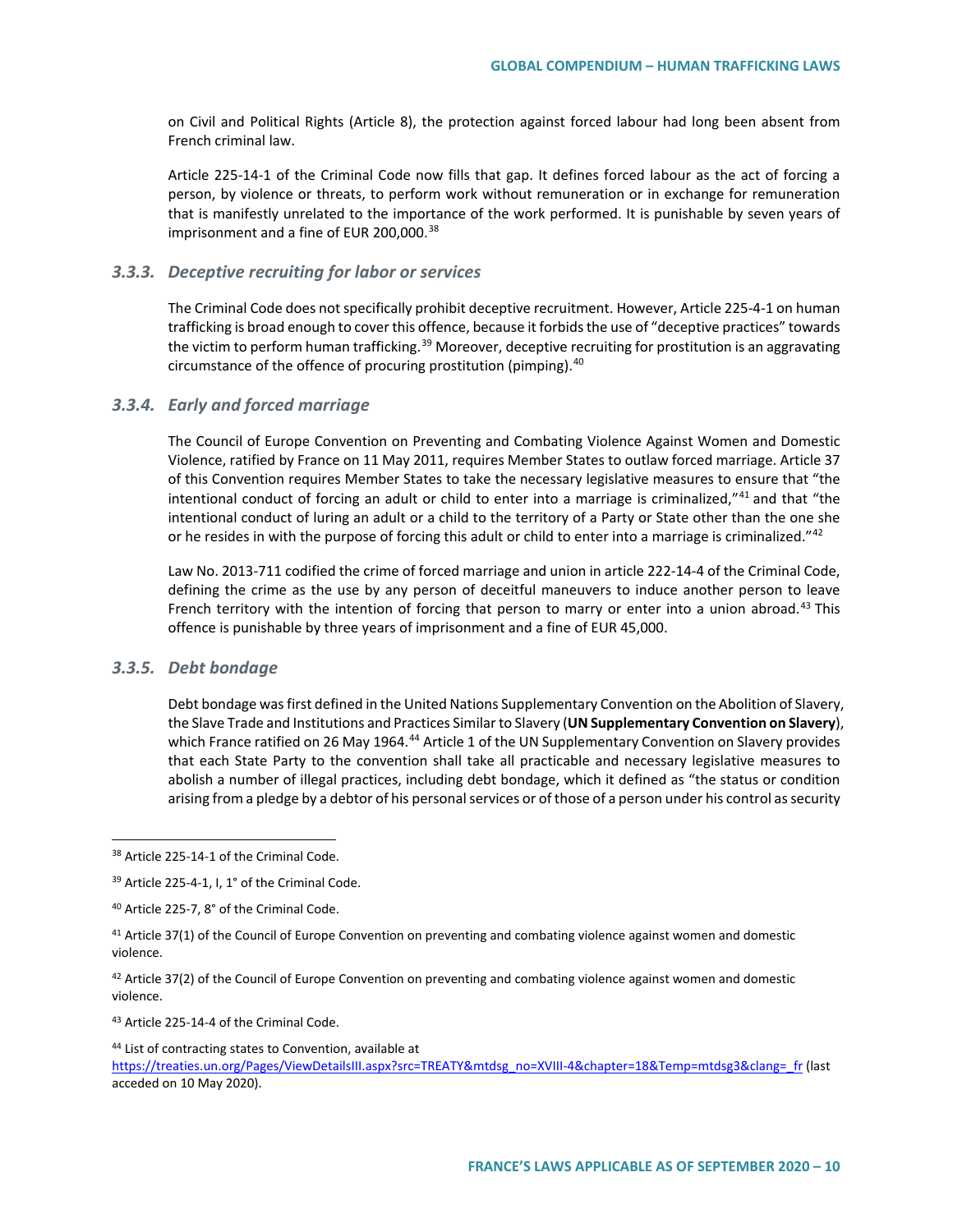for a debt, if the value of those services as reasonably assessed is not applied towards the liquidation of the debt or the length and nature of those services are not respectively limited and defined."[45](#page-10-0)

Article 225-13 of France's Criminal Code defines debt bondage as the act of "obtaining the performance of unpaid services or services against which a payment is made which clearly bears no relation to the importance of the work performed from a person whose vulnerability or dependence is obvious or known to the offender."<sup>[46](#page-10-1)</sup>

Article 225-13 considers minors and victims of debt bondage to be vulnerable or in a situation of dependence.<sup>[47](#page-10-2)</sup>

Moreover, France is party to the International Labour Organization's Convention No. 182 on the Worst Forms of Child Labour. It includes all forms of debt bondage in the "worst forms of child labour."<sup>[48](#page-10-3)</sup>

### *3.3.6. Any other relevant offenses*

#### **Forced Prostitution**

On 19 November 1960 France ratified the European Council Convention for the Suppression of the Traffic in Persons and of the Exploitation of the Prostitution of Others. This Convention makes forced prostitution a crime, defined as the act of any person who, to gratify the passions of another, procures, entices, or leads away another person for purposes of prostitution, even with the consent of that person (Article 1).

Article 225-5 of the Criminal Code expands the scope of forced prostitution to apply where "any person, in whatsoever manner: ... hires, trains or corrupts a person with a view to prostitution or exercises on such a person pressure to practice prostitution or to continue doing so." This offence is punishable by seven years of imprisonment and a fine of EUR 150,000.[49](#page-10-4) French courts have notably sanctioned the moral pressure exercised on victims of prostitution when perpetrators confiscated the passports of foreign prostitutes.<sup>[50](#page-10-5)</sup>

Moreover, the "use of coercion, violence or deceptive practices" in the course of procuring prostitution (pimping) is an aggravating circumstance, which increases the penalties incurred for pimping to 10 years of imprisonment and a fine of EUR  $1,500,000$ .<sup>[51](#page-10-6)</sup>

a[t:https://www.ilo.org/dyn/normlex/en/f?p=1000:11300:0::NO:11300:P11300\\_INSTRUMENT\\_ID:312327](https://www.ilo.org/dyn/normlex/en/f?p=1000:11300:0::NO:11300:P11300_INSTRUMENT_ID:312327) (last accessed on 10 May 2020). Convention No. 182 on the Worst Forms of Child Labour, Article 3. *See also* List of contracting states to Convention No. 182 on the Worst Forms of Child Labour, available at:

[https://www.ilo.org/dyn/normlex/en/f?p=1000:11300:0::NO:11300:P11300\\_INSTRUMENT\\_ID:312327](https://www.ilo.org/dyn/normlex/en/f?p=1000:11300:0::NO:11300:P11300_INSTRUMENT_ID:312327) (last accessed on 10 May 2020).

<span id="page-10-4"></span><sup>49</sup> Article 225-5 of the Criminal Code.

<span id="page-10-6"></span><sup>51</sup> Article 225-7, 8° of the Criminal Code.

<span id="page-10-0"></span><sup>45</sup> UN Supplementary Convention on Slavery, Article 1.

<span id="page-10-1"></span><sup>46</sup> Article 225-13 of the Criminal Code.

<span id="page-10-2"></span><sup>47</sup> Article 225-15-1 of the Criminal Code.

<span id="page-10-3"></span><sup>48</sup> List of contracting states to Convention No. 182 on the Worst Forms of Child Labour, available

<span id="page-10-5"></span><sup>50</sup> CA Paris, 24 November 2003, Juris-Data No. 2003-288687; CA Montpellier, 17 November 2004, Juris-Data No. 2004-277417.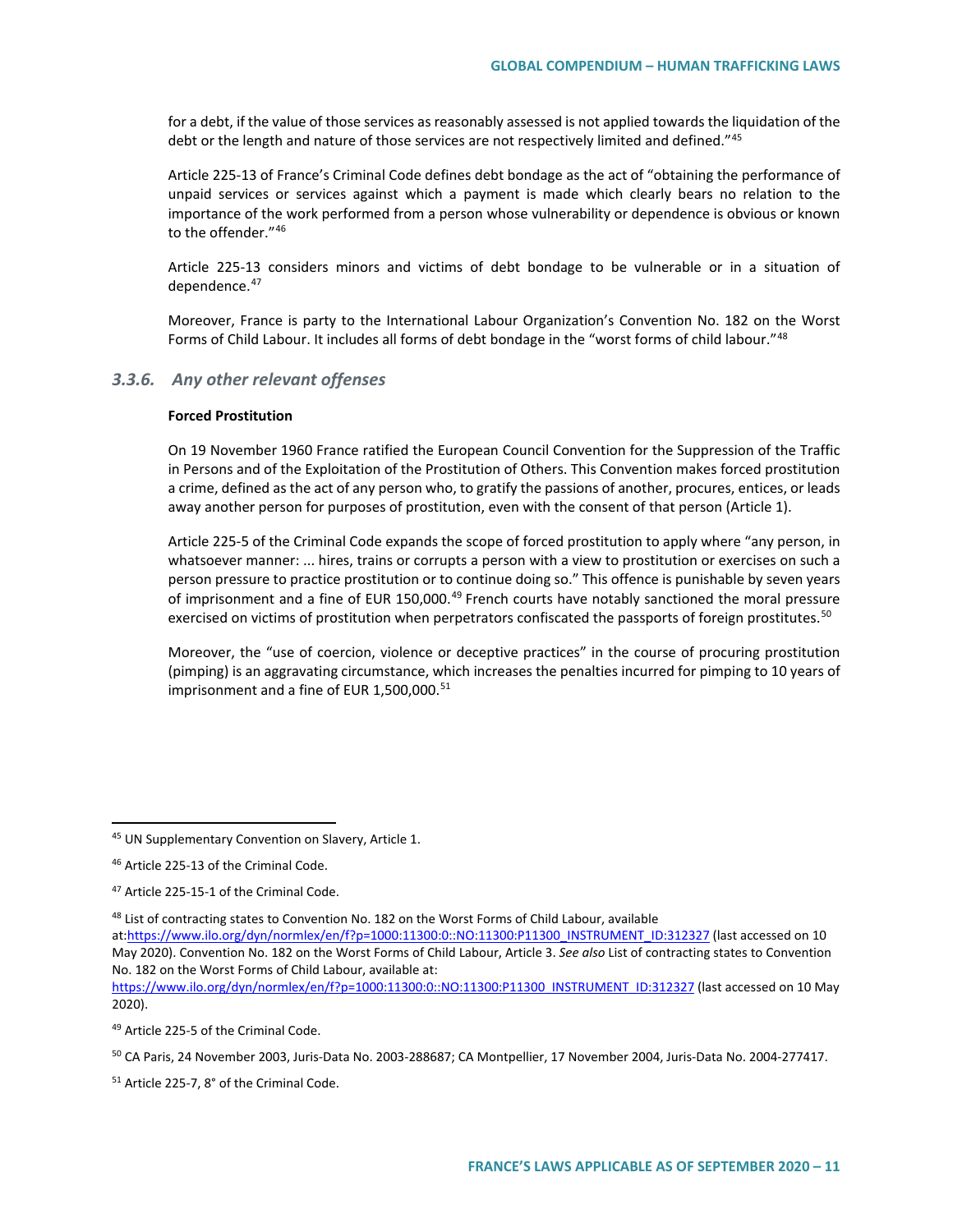#### **Forced Sale of Illegal Drugs on the Street**

Article 225-12-8 of the Criminal Code makes it a crime when "any person, in whatsoever manner: ... hires, trains or corrupts a person with a view to committing illegal drug sales in public or exercises on such a person pressure to commit such infraction or to continue doing so." This offence is punishable by:

- three years of imprisonment and a fine of EUR 45,000;
- five years of imprisonment and a fine of EUR 75,000 if there are certain aggravating circumstances, including when the offence is committed against a minor;<sup>[52](#page-11-0)</sup> or
- 10 years of imprisonment and a fine of EUR 1,500,000 when committed by an organized gang.<sup>[53](#page-11-1)</sup>

#### **Forced Disappearances**

Forced disappearance is a crime under the International Convention for the Protection of All Persons from Enforced Disappearance, which France ratified on 23 September 2008.<sup>[54](#page-11-2)</sup>

Law No. 2013-711 codified the crime of forced disappearance in Article 221-12 of the Criminal Code, which requires proof of:

- an arrest, detention, abduction, or any other form of deprivation of liberty of a person, under conditions which place that person outside the protection of the law;
- by one or more agents of the State or by a person or group of persons acting with the authorization, support, or acquiescence of the public authorities; and
- the victim's disappearance, together with either a denial of the deprivation of liberty or a concealment of the fate or whereabouts of the victim.

Forced disappearance is punishable by life imprisonment.<sup>[55](#page-11-3)</sup>

The superiors of a perpetrator of forced disappearance are criminally liable for complicity in this offence.<sup>[56](#page-11-4)</sup>

#### **Exploitation of Begging**

Article 225-12-5 of the Criminal Code makes exploitation of begging a crime against a person who:

- organizes begging by another, with a view of profiting from it;
- profits from another person's begging, or shares the proceeds or receives income from a person who habitually engages in begging;
- hires, trains, or corrupts a person to start them begging or exercises pressure on a person for them to beg or to continue to beg;

<span id="page-11-0"></span> <sup>52</sup> Article 225-12-9 of the Criminal Code.

<span id="page-11-1"></span><sup>53</sup> Article 225-12-10 of the Criminal Code.

<span id="page-11-2"></span><sup>&</sup>lt;sup>54</sup> International Convention for the Protection of All Persons from Enforced Disappearance, Preamble, available at [https://www.ohchr.org/en/hrbodies/ced/pages/conventionced.aspx.](https://www.ohchr.org/en/hrbodies/ced/pages/conventionced.aspx)

<span id="page-11-3"></span><sup>55</sup> Article 221-12 of the Criminal Code.

<span id="page-11-4"></span><sup>56</sup> Article 221-13 of the Criminal Code.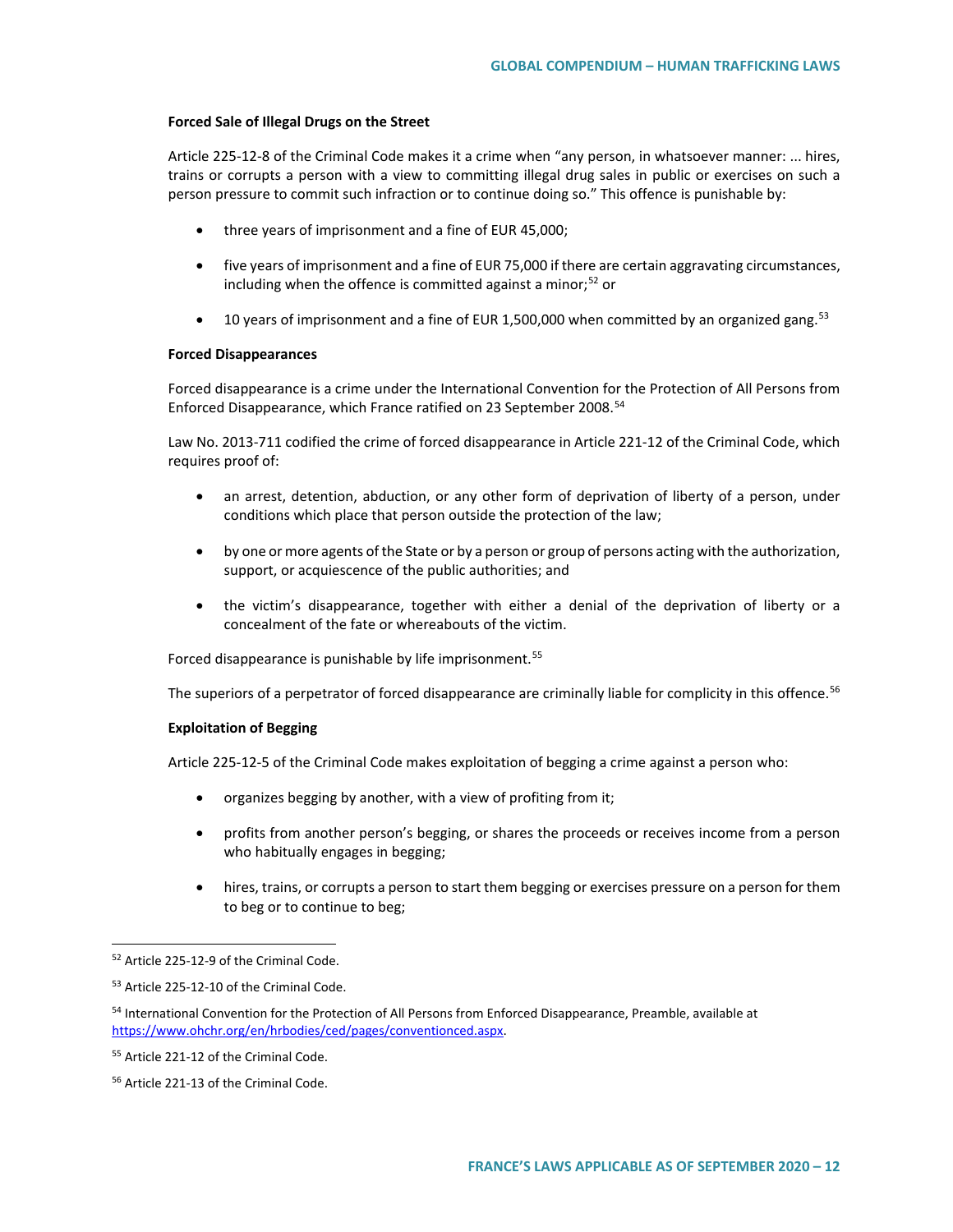• for their personal gain, hires, trains, or corrupts a person into offering services on a public highway in return for a donation.<sup>[57](#page-12-0)</sup>

Exploitation of begging is punishable by three years of imprisonment and a fine of EUR 45,000, and by five years of imprisonment and a fine of EUR 45,000 if there are certain aggravating circumstances, including when the offence is committed against a minor.<sup>[58](#page-12-1)</sup>

Exploitation of begging is punishable by 10 years of imprisonment and a fine of EUR 1,500,000 when an organized gang commits or attempts to commit the offence.

#### **Imposing Living/Working or Housing Conditions Contrary to Human Dignity**

Imposing living or working conditions contrary to human dignity is an offence of human trafficking under French law. Article 225-14 of the Criminal Code defines this offence as the act of subjecting a person, whose vulnerability or dependence is obvious or known to the offender, to working or living in conditions incompatible with human dignity.<sup>[59](#page-12-2)</sup> It is punishable by five years of imprisonment and a fine of EUR 150,000.

### *3.3.7. Extraterritorial application of the offenses*

Refer to Section 3.2.2. French criminal courts have universal jurisdiction over the crime of forced disappearance, meaning that French criminal courts exercise jurisdiction even when the perpetrator or the victim is not a French national or when the offence was not committed on French territory. The only condition, set by article 689-13 of the Code of Criminal Procedure, is that the perpetrator must be on French territory.

## **3.4. Human Trafficking/Smuggling-Related Criminal Offenses**

#### *3.4.1. International and domestic trafficking/smuggling of people*

Article L. 823-1 of the CESEDA makes it an offence for any person to facilitate or attempt to facilitate, directly or indirectly, the illegal entry, movement, or residence of a foreigner in France.

Further, to meet France's obligation as a State party to the Schengen Convention signed on 19 June 1990 (**Schengen Convention**), Article L. 823-2 of the CESEDA further provides that the same penalties shall be imposed on any person who facilitates or attempts to facilitate the illegal entry, movement, or residence of a foreigner in the territory of another State party to the Schengen Convention.<sup>[60](#page-12-3)</sup>

Last, because of France's obligations as a State party to the Protocol against the Smuggling of Migrants by Land, Sea and Air, supplementing the United Nations Convention against Transnational Organized Crime, dated 12 December 2000, Article L. 823-2 of the CESEDA provides that the same penalties shall be imposed on any person who has facilitated or attempted to facilitate the illegal entry, movement, or residence of a foreigner in the territory of a State party to the Convention against Transnational Organized Crime.<sup>[61](#page-12-4)</sup>

<span id="page-12-0"></span> <sup>57</sup> Article 225-12-5 of the Criminal Code.

<span id="page-12-1"></span><sup>58</sup> Article 225-12-6 of the Criminal Code.

<span id="page-12-2"></span><sup>59</sup> Article 225-14 of the Criminal Code.

<span id="page-12-3"></span><sup>60</sup> Article L. 823-2, para. 1 of the CESEDA.

<span id="page-12-4"></span><sup>61</sup> Article L. 823-2, para. 2 of the CESEDA.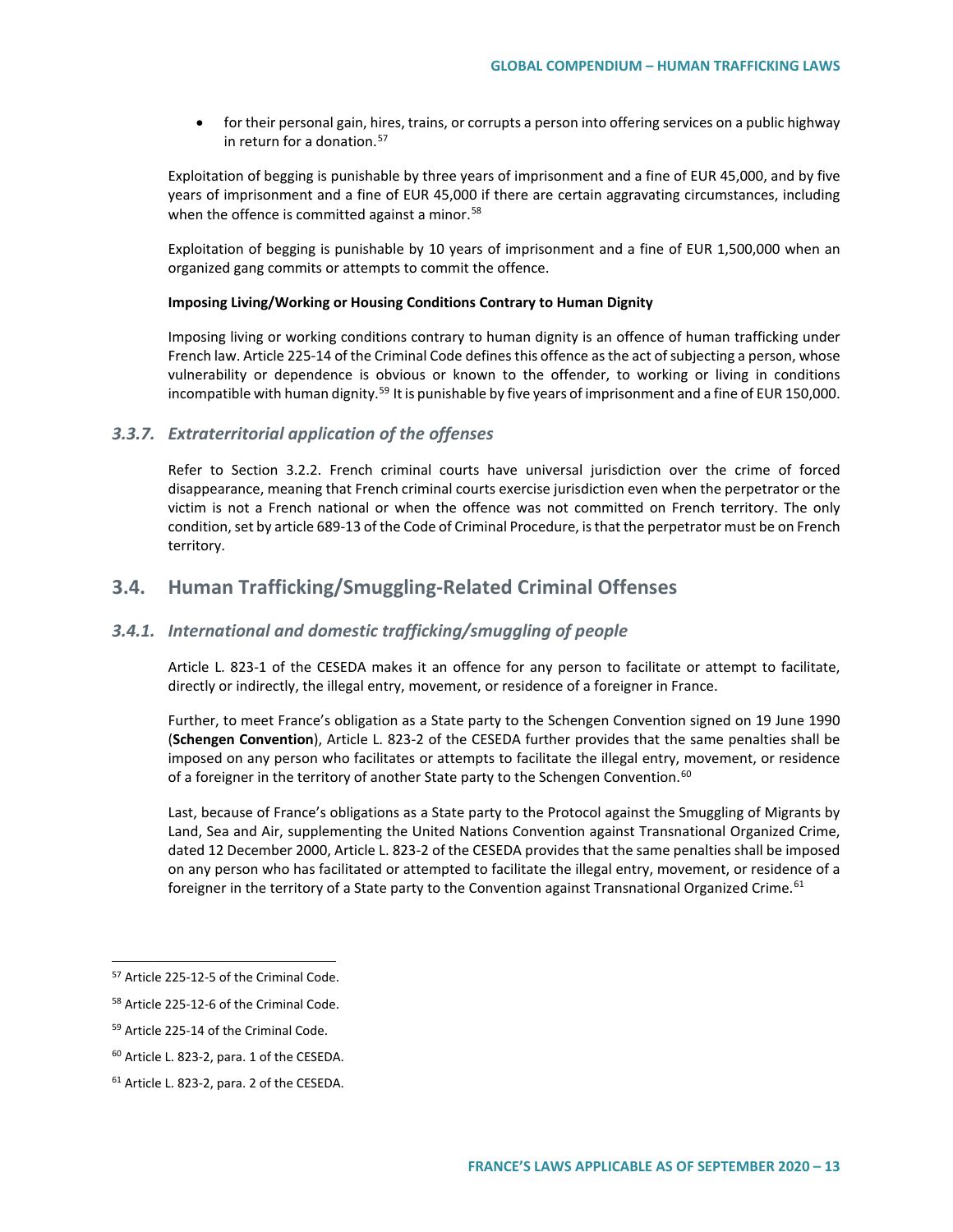This offence is punishable by five years of imprisonment and a fine of EUR 30,000.<sup>[62](#page-13-0)</sup> Moreover, additional penalties apply to perpetrators of international trafficking, including prohibiting the perpetrators' presence on French territory for up to five years, suspending their driving licenses for up to five years, prohibiting the perpetrators from entering French territory for up to 10 years,<sup>[63](#page-13-1)</sup> or confiscating material used to commit the offence.<sup>[64](#page-13-2)</sup>

Furthermore, since the passage of Law no. 2018-778 for Controlled Immigration, Effective Asylum and Successful Inclusion dated September 10, 2018, French law has two exceptions to the offence of aiding illegal residence and movement of foreigners on French territory:<sup>[65](#page-13-3)</sup>

• Under a so-called "family immunity," ancestors or descendants of foreign persons or their spouses, brothers and sisters of foreign persons, or the spouses of foreign persons cannot be prosecuted for this offence;<sup>[66](#page-13-4)</sup>

An act of legal, linguistic or welfare advice or support or any other assistance provided exclusively for humanitarian purposes and which did not give rise to any direct or indirect consideration for the same cannot be prosecuted for this offence.<sup>[67](#page-13-5)</sup>

### *3.4.2. International and domestic trafficking in children*

The offence of international trafficking is punishable by 10 years of imprisonment and a fine of EUR 750,000 when it is committed against a minor who is not a French national and has the effect of removing the minor from the minor's family or traditional environment.<sup>[68](#page-13-6)</sup>

#### *3.4.3. Victim harboring*

Article 225-4-1, I of the Criminal Code makes criminal as human trafficking the act of harboring a person for the purpose of exploitation, when it is done:

- by the use of threats, coercion, violence, or deception targeting the victim, the victim's family, or a person in a close relationship with the victim;
- by an ancestor of the victim, a person holding authority over the victim, or a person abusing a position of authority;
- abuse of the victim's vulnerable condition by reason of age, disease, invalidity, or pregnancy, whether this vulnerability is apparent or not; or
- paying remuneration or any other benefit or promising remuneration or other benefit.<sup>[69](#page-13-7)</sup>

<span id="page-13-0"></span> <sup>62</sup> Articles L. 823-1 and L. 823-2 of the CESEDA.

<span id="page-13-1"></span><sup>63</sup> This prohibition is subject to the conditions provided for in articles 131-30, 131-30-1, and 131-30-2 of the Criminal Code; *see* Article L. 641-1 of the CESEDA.

<span id="page-13-2"></span><sup>64</sup> Article L. 823-4 of the CESEDA.

<span id="page-13-3"></span> $65$  These exceptions do not apply, however, to the act of aiding illegal entry into the French territory.

<span id="page-13-4"></span><sup>66</sup> Article L. 823-9, paras. 1 and 2 of the CESEDA.

<span id="page-13-5"></span><sup>67</sup> Article L. 823-9, para. 3 of the CESEDA.

<span id="page-13-6"></span><sup>68</sup> Article L. 823-3, para. 5 of the CESEDA.

<span id="page-13-7"></span><sup>69</sup> Article 225-4-1, I of the Criminal Code.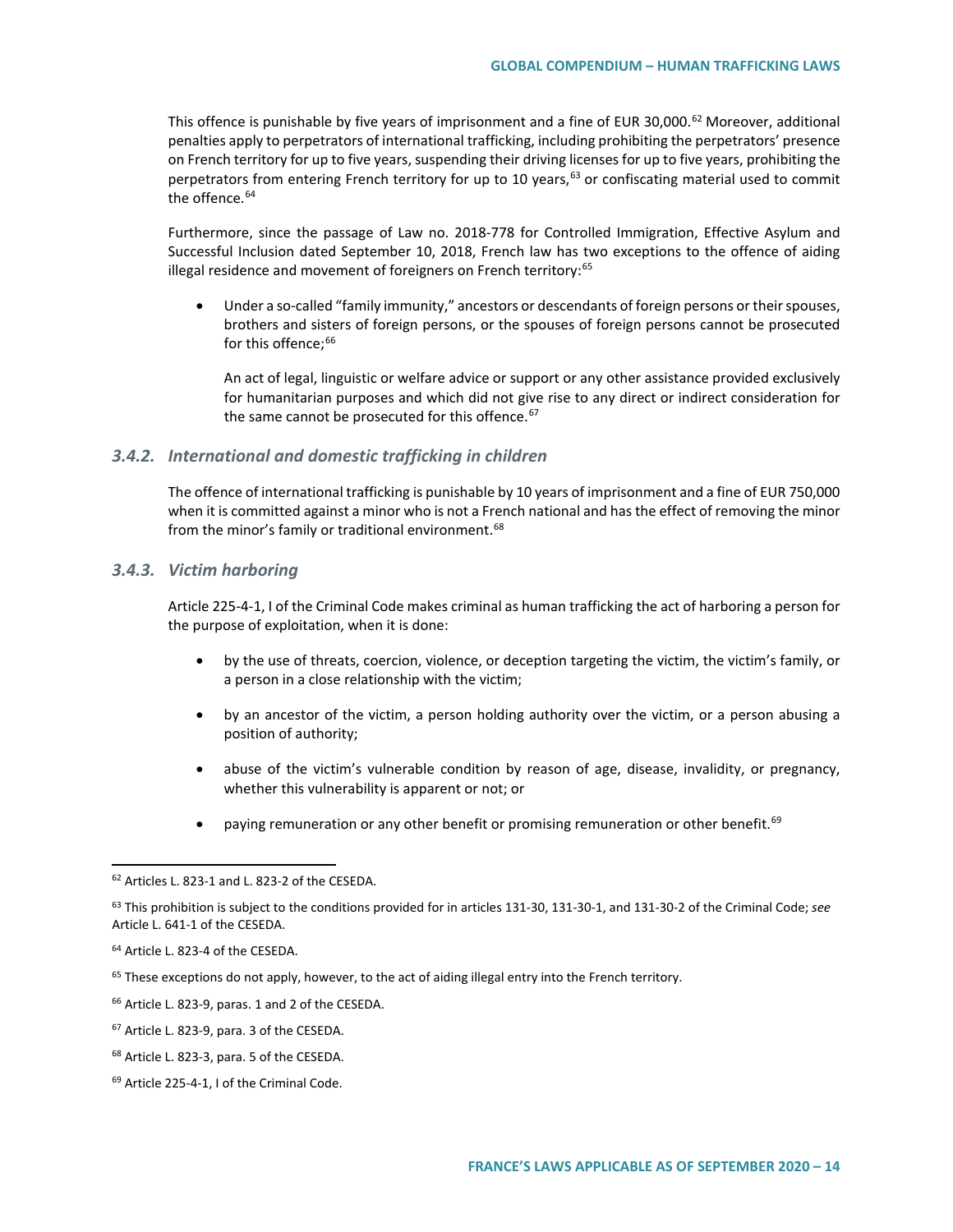The mere act of harboring for the purpose of exploitation is a human trafficking crime when it is committed against a minor.<sup>[70](#page-14-0)</sup>

Therefore, victim harboring is punished under French law.

### *3.4.4. Extraterritorial application of human trafficking and smuggling offenses*

French law's prohibition of international trafficking enacted to satisfy the Schengen Convention has extraterritorial scope to the State parties to the Schengen Convention. Hence, Article L. 823-1 of the CESEDA provides that the penalties of international trafficking (five years of imprisonment and a fine of EUR 30,000) shall apply to any person who, regardless of nationality, has committed the offence of international trafficking while on the territory of a State party to the Schengen Convention.<sup>[71](#page-14-1)</sup>

Here, unlike the extraterritorial application of French law on human trafficking, France's prohibition against international trafficking applies the law of the relevant State party (the nation in which the act was committed).<sup>[72](#page-14-2)</sup>

Proceedings may be brought against the perpetrator of international trafficking in France only following an official complaint or a certificate from the competent authorities of the Schengen Member State or the relevant State party.<sup>[73](#page-14-3)</sup>

However, French prosecutors cannot initiate proceedings against a person who has been tried definitively abroad for the same acts and, if convicted, where the sentence has been served or is time-barred.<sup>[74](#page-14-4)</sup>

# **3.5. Online Exploitation of Children Offenses**

Article 227-23 of the Criminal Code makes child pornography a crime. It is defined as the act of taking, recording, or transmitting a picture or representation of a minor with a view to circulating it, where that image or representation has a pornographic character. The offence is punishable by five years of imprisonment and a fine of EUR 75,000.<sup>75</sup>

The Criminal Code is stricter with respect to minors under 15 years old. In this situation, the mere act of taking, recording, or transmitting a pornographic image or representation of a minor, regardless of whether the perpetrator had the intent of circulating or distributing this content, is punishable by the same penalties.[76](#page-14-6)

<span id="page-14-3"></span><sup>73</sup> Article L. 823-10 of the CESEDA.

<span id="page-14-0"></span> <sup>70</sup> Article 225-4-1, II of the Criminal Code.

<span id="page-14-1"></span><sup>71</sup> Article L. 823-1, para. 2 of the CESEDA.

<span id="page-14-2"></span><sup>72</sup> Article L. 823-10 of the CESEDA.

<span id="page-14-4"></span><sup>&</sup>lt;sup>74</sup> Article L. 823-10 of the CESEDA.

<span id="page-14-5"></span><sup>&</sup>lt;sup>75</sup> Article 227-23 of the Criminal Code.

<span id="page-14-6"></span><sup>76</sup> Article 227-23 of the Criminal Code.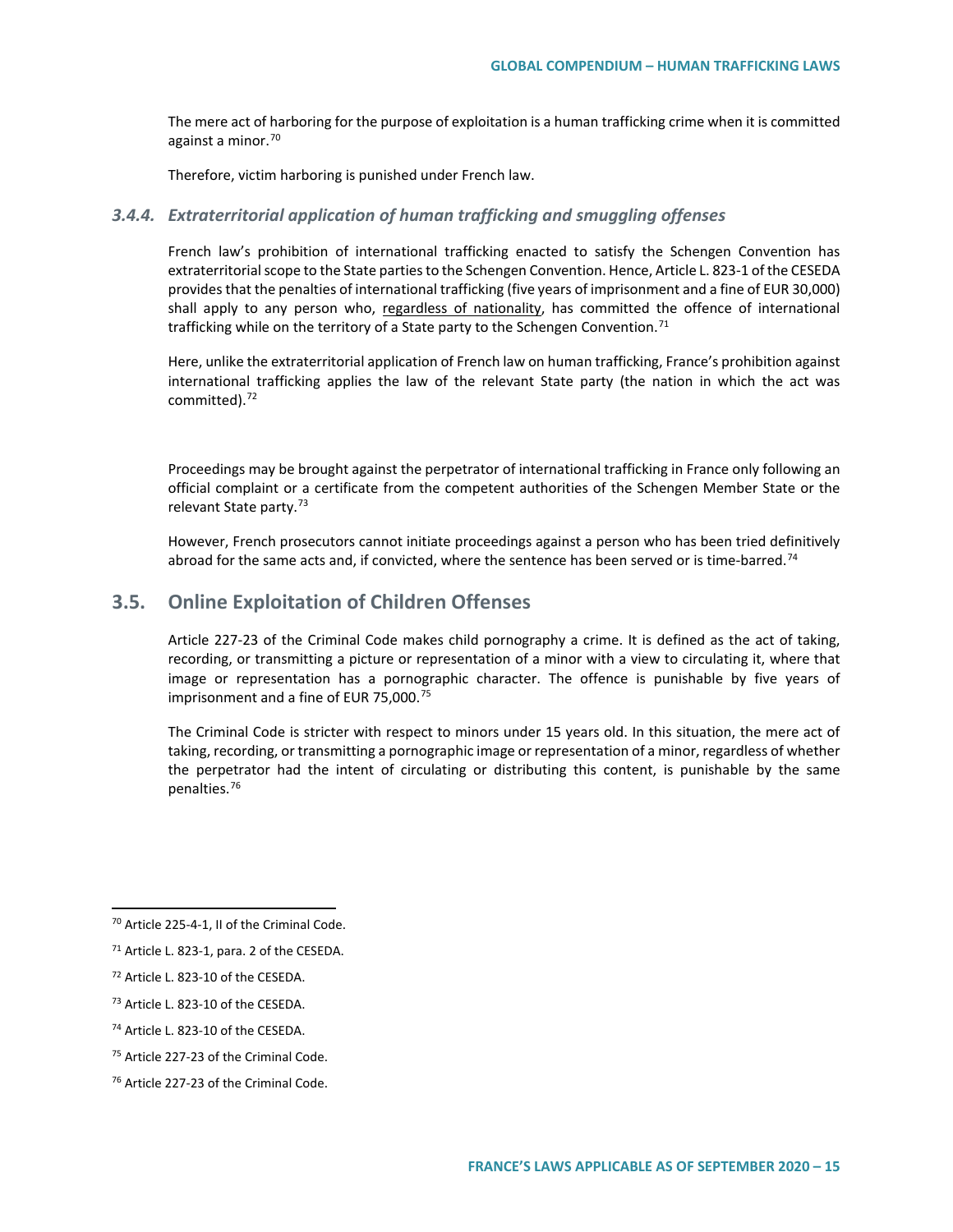# **3.6. Child Sex Tourism Offenses**

The Criminal Code makes criminal sexual offences committed abroad against minors by a French national or a person habitually residing in France.<sup>[77](#page-15-0)</sup> Hence, French law applies where a sexual aggression, defined as any sexual assault committed with violence, physical, or moral constraint, threat, or surprise, is committed abroad against a minor by a French national or a person habitually residing in France, regardless of whether the act is a crime in the nation in which it occurred, the victim lodged a complaint, or the State where the offender committed the act reported the offence.<sup>[78](#page-15-1)</sup>

Sexual offences covered under child sex tourism principally target:

- Rape, which is punishable by 15 years of imprisonment and 20 years of imprisonment when committed against a minor under 15 years old; $79$
- Sexual assault other than rape, which is punishable by seven years of imprisonment and a fine of EUR 100,000;[80](#page-15-3)
- Corruption of minors, which is punishable by five years of imprisonment and a fine of EUR 100,000, and 10 years of imprisonment and a fine of EUR 1,000,000 when committed against a minor under 15 years old; $81$  and
- Sexual abuses against a minor other than rape and sexual assaults, which are punishable by five years of imprisonment and a fine of EUR 75,000.[82](#page-15-5)

Further, French law applies to French nationals or persons habitually residing in France who solicit or obtain, in exchange for remuneration or a promise of remuneration, sexual relations with a minor abroad, regardless of whether the act is a crime in the nation in which it occurred, the victim lodged a complaint, or the State where the offender committed the act reported the offence.<sup>[83](#page-15-6)</sup> The punishment for prostitution of minors is punishable by three years of imprisonment and a fine of EUR 45,000,<sup>[84](#page-15-7)</sup> and seven years of imprisonment and EUR 100,000 when the minor is under 15 years old.<sup>[85](#page-15-8)</sup>

- <span id="page-15-5"></span>82 Article 227-25 of the Criminal Code.
- <span id="page-15-6"></span>83 Articles 225-12-1 and 225-12-3 of the Criminal Code.
- <span id="page-15-7"></span>84 Article 225-12-1 of the Criminal Code.

<span id="page-15-0"></span> <sup>77</sup> Article 222-22 of the Criminal Code.

<span id="page-15-1"></span><sup>78</sup> Articles 222-22, 227-27-1, and 222-47 of the Criminal Code.

<span id="page-15-2"></span><sup>79</sup> Articles 222-23 and 222-24 of the Criminal Code.

<span id="page-15-3"></span><sup>80</sup> Article 222-29 of the Criminal Code.

<span id="page-15-4"></span><sup>81</sup> Article 227-22 of the Criminal Code.

<span id="page-15-8"></span><sup>85</sup> Article 225-12-2 of the Criminal Code.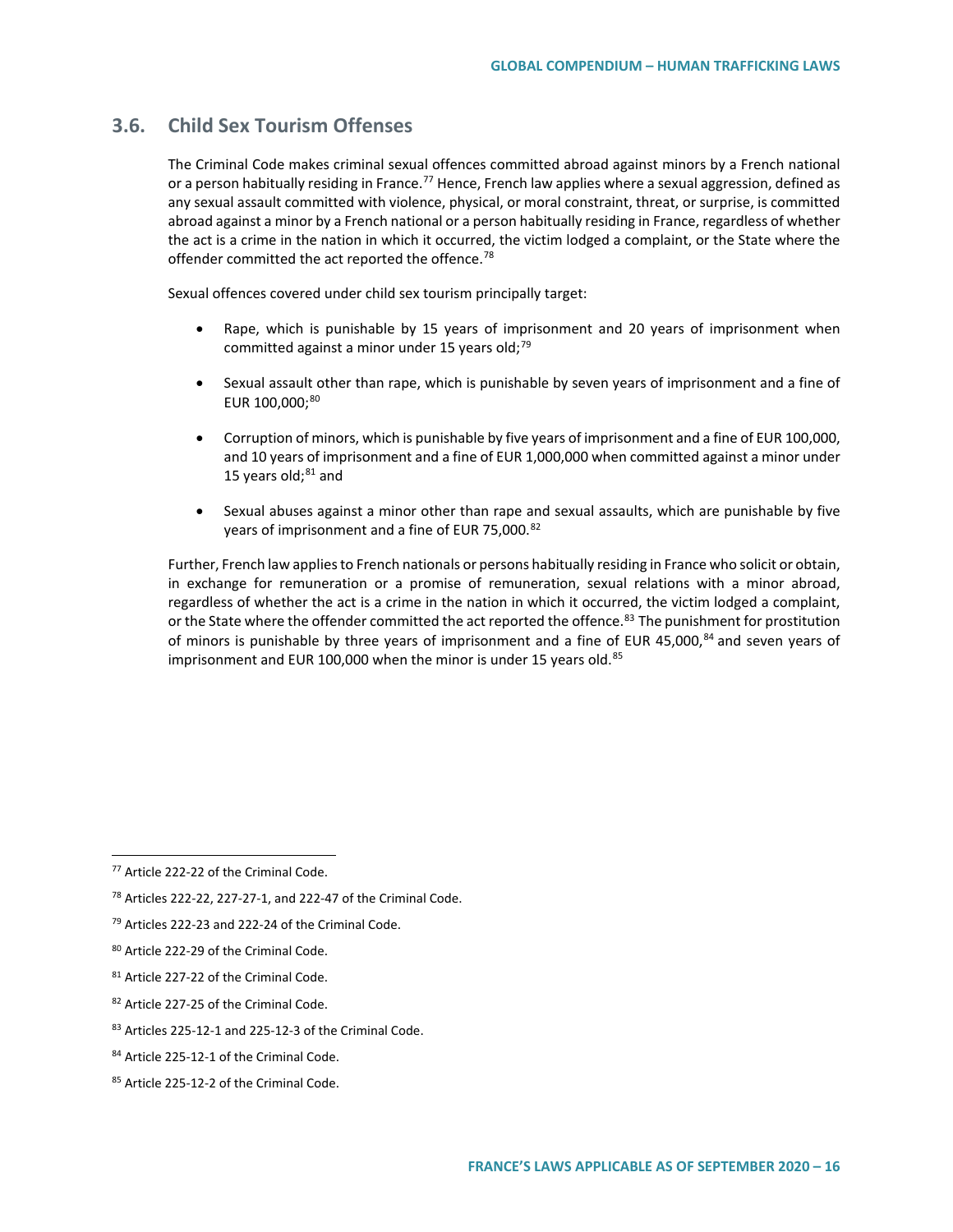# **4. FRANCE'S SUPPLY CHAIN REPORTING LEGISLATION**

# **4.1. Disclosure Obligations**

European law requires large companies<sup>[86](#page-16-0)</sup> to disclose non-financial information in their annual reports regarding social, environmental, human rights, and anticorruption issues. The EU Non-Financial Reporting Directive (**NFRD**) requires the management reports of large undertakings, defined as public-interest entities or groups with more than 500 employees, to include a non-financial statement describing the undertakings' development, performance, position, and the impact of its activity relating to human rights, among other issues.<sup>[87](#page-16-1)</sup> Other EU-wide law, such as Regulation 2019/2088 on Sustainability-Related Disclosures in the Financial Services Sector, requires certain entities, such as asset managers, to provide significant new disclosures in sustainability matters, including human rights.

The NFRD also requires "due diligence" by covered entities to adopt anticipatory measures to identify, prevent, and mitigate existing and potential adverse impacts. The disclosure of "due diligence" processes also applies to an entity's subsidiaries and supply chains. <sup>[88](#page-16-2)</sup> The European Commission's consultation process on revising the NFRD (closed on 11 June 2020) indicates a potential sea change in the scope and obligations under the NFRD, including on the scope of the disclosure obligations (both in the scope of the obligations and the covered companies).<sup>[89](#page-16-3)</sup> On 21 April 2021, the European Commission adopted a proposal for a Corporate Sustainability Reporting Directive (**CSRD**), which would amend the existing reporting requirements of the NFRD.<sup>[90](#page-16-4)</sup> The CSRD proposal<sup>[91](#page-16-5)</sup> would extend the scope of NFRD requirements to include all (i) large companies, whether they are listed or not, and without the previous 500-employee threshold, and (ii) small and medium enterprises listed on a public stock exchange, with the exception of listed "microenterprises."[92](#page-16-6)

France has regulated environmental and social reporting of large companies as well as public companies since  $2001.<sup>93</sup>$  $2001.<sup>93</sup>$  $2001.<sup>93</sup>$  Disclosure requirements and the scope of companies subject to these requirements have increased over the years, in line with European law:

(a) Article L. 225-102-1 of the French Commercial Code requires certain companies to report annually on the social and environmental consequences of their activities, as well as any consequences on human rights; and

<span id="page-16-0"></span><sup>86</sup> Covered companies include (i) publicly listed companies with 500 employees, a balance sheet of EUR 20,000,000, and annual turnover of EUR 40,000,000 and (ii) private companies with 500 employees, a balance sheet of EUR 100,000,000, and an annual turnover of EUR 100,000,000. Cf. Article R. 225-104 of the French Commercial Code.

<span id="page-16-1"></span><sup>87</sup> Cf. Directive 2014/95/EU on non-financial reporting dated 22 October 2014, Article 19(a).

<span id="page-16-2"></span><sup>88</sup> [https://eur-lex.europa.eu/legal-content/EN/TXT/?uri=CELEX:32014L0095,](https://eur-lex.europa.eu/legal-content/EN/TXT/?uri=CELEX:32014L0095) preamble paras. 6 and 8.

<span id="page-16-3"></span><sup>89</sup> [https://ec.europa.eu/info/law/better-regulation/have-your-say/initiatives/12129-Revision-of-Non-Financial-Reporting-](https://ec.europa.eu/info/law/better-regulation/have-your-say/initiatives/12129-Revision-of-Non-Financial-Reporting-Directive/public-consultation)[Directive/public-consultation.](https://ec.europa.eu/info/law/better-regulation/have-your-say/initiatives/12129-Revision-of-Non-Financial-Reporting-Directive/public-consultation)

<span id="page-16-4"></span><sup>90</sup> [https://ec.europa.eu/info/publications/210421-sustainable-finance-communication\\_en#csrd.](https://ec.europa.eu/info/publications/210421-sustainable-finance-communication_en#csrd)

<span id="page-16-5"></span><sup>91</sup> [https://eur-lex.europa.eu/legal-content/EN/TXT/PDF/?uri=CELEX:52021PC0189&from=EN.](https://eur-lex.europa.eu/legal-content/EN/TXT/PDF/?uri=CELEX:52021PC0189&from=EN)

<span id="page-16-6"></span> $92$  "Micro-enterprises" are defined in Article 3 of the EU Accounting Directive (2013/34/EU) as undertakings which on their balance sheet dates do not exceed the limits of at least two of the three following criteria: (a) balance sheet total of EUR 350 000; (b) net turnover of EUR 700 000; (c) average number of employees during the financial year of 10.

<span id="page-16-7"></span><sup>93</sup> Cf. Article L. 225-102-1 of the French Commercial Code, as modified by ordinance No. 2017-1180 dated 19 July 2017, and Article R. 225-105 of the French Commercial Code as modified by the French Conseil d'Etat order No. 2017-1265 dated 9 August 2017.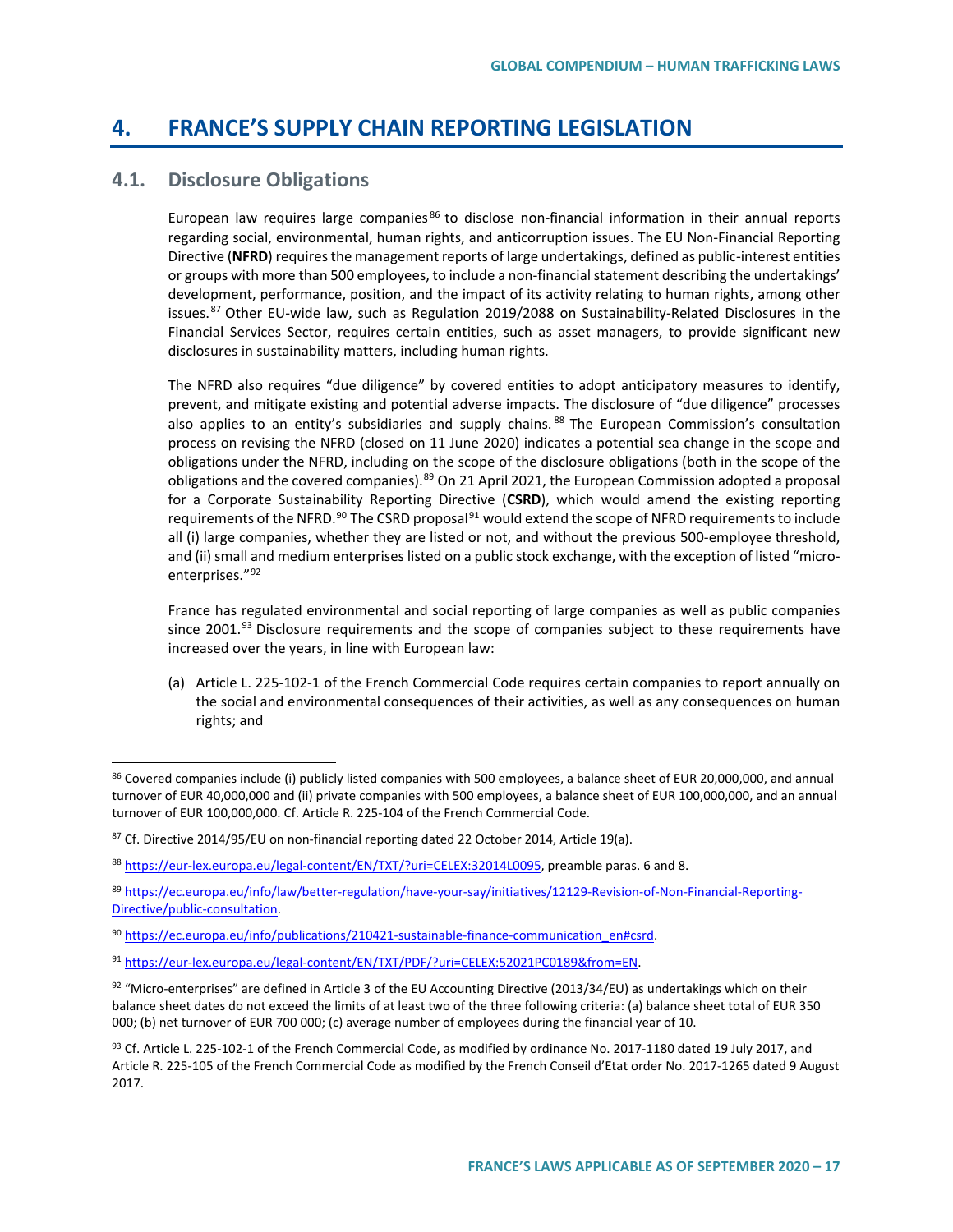(b) Article L. 533-22-1 of the French Monetary and Financial Code requires certain asset management companies to report on the way that their investment policy takes into account criteria relating to social, environmental, and quality governance objectives.

Failure to implement these reporting requirements may give rise to penalties by regulators or claims by third parties, including before French courts.

# **4.2. Duty of Vigilance**

France is the first country to have adopted legislation requiring companies to conduct due diligence on the human rights and environmental impact of their business. (Germany also adopted, in June 2021, a Supply Chain Due Diligence Act requiring major companies to minimize human rights-related and environmental risks throughout their supply chains.) While the European Parliament has called for a pan-European due diligence framework for companies and investors, there currently is no European-wide requirement similar to the French "vigilance" law.<sup>[94](#page-17-0)</sup>

Companies headquartered in France that have at least 5,000 employees in France or 10,000 employees globally must prepare and implement a "vigilance" plan including "reasonable measures of vigilance to identify risks and prevent substantial harm to human rights and fundamental liberties, health and security of persons, and the environment." The vigilance plan must address activities of the company, companies that it controls directly or indirectly, and subcontractors and suppliers with which it has "an established commercial relationship." Covered companies should make their vigilance plans available to the public and update them annually.[95](#page-17-1)

To comply with the French Vigilance Law, the vigilance plans of covered companies must describe:

- Risk mapping conducted to identify, analyze, and prioritize risks;
- Procedures put in place to assess the risk mapping for subsidiaries, subcontractors, and suppliers with which it has established commercial relationships;
- Actions adopted to reduce risks and to prevent substantial harm;
- An alert mechanism to collect whistleblower complaints of such risks, established with a workers representation organization; and
- A monitoring plan to evaluate the other measures on an ongoing basis.<sup>[96](#page-17-2)</sup>

Failure to comply with these vigilance obligations may trigger a company's liability and give rise to claims for damages, subject to the criteria of French tort law,<sup>[97](#page-17-3)</sup> including damages that compliance with the vigilance obligations would have avoided.<sup>[98](#page-17-4)</sup>

<span id="page-17-0"></span><sup>94</sup> Cf. European Parliament Report on Sustainable Finance, (2018/2007(INI)), 4 May 2018, available at: [http://www.europarl.europa.eu/doceo/document/A-8-2018-0164\\_EN.html,](http://www.europarl.europa.eu/doceo/document/A-8-2018-0164_EN.html) at para 6.

<span id="page-17-1"></span><sup>95</sup> Article L. 225-102-4 of the French Commercial Code, codifying Law No. 2017-399 of 27 March 2017 (**French Vigilance Law**).

<span id="page-17-2"></span><sup>96</sup> Article L. 225-102-4, I, para. 4.

<span id="page-17-3"></span><sup>&</sup>lt;sup>97</sup> Article 1240 and 1241 of the French Civil Code.

<span id="page-17-4"></span><sup>98</sup> Article L. 225-102-5 of the French Commercial Code.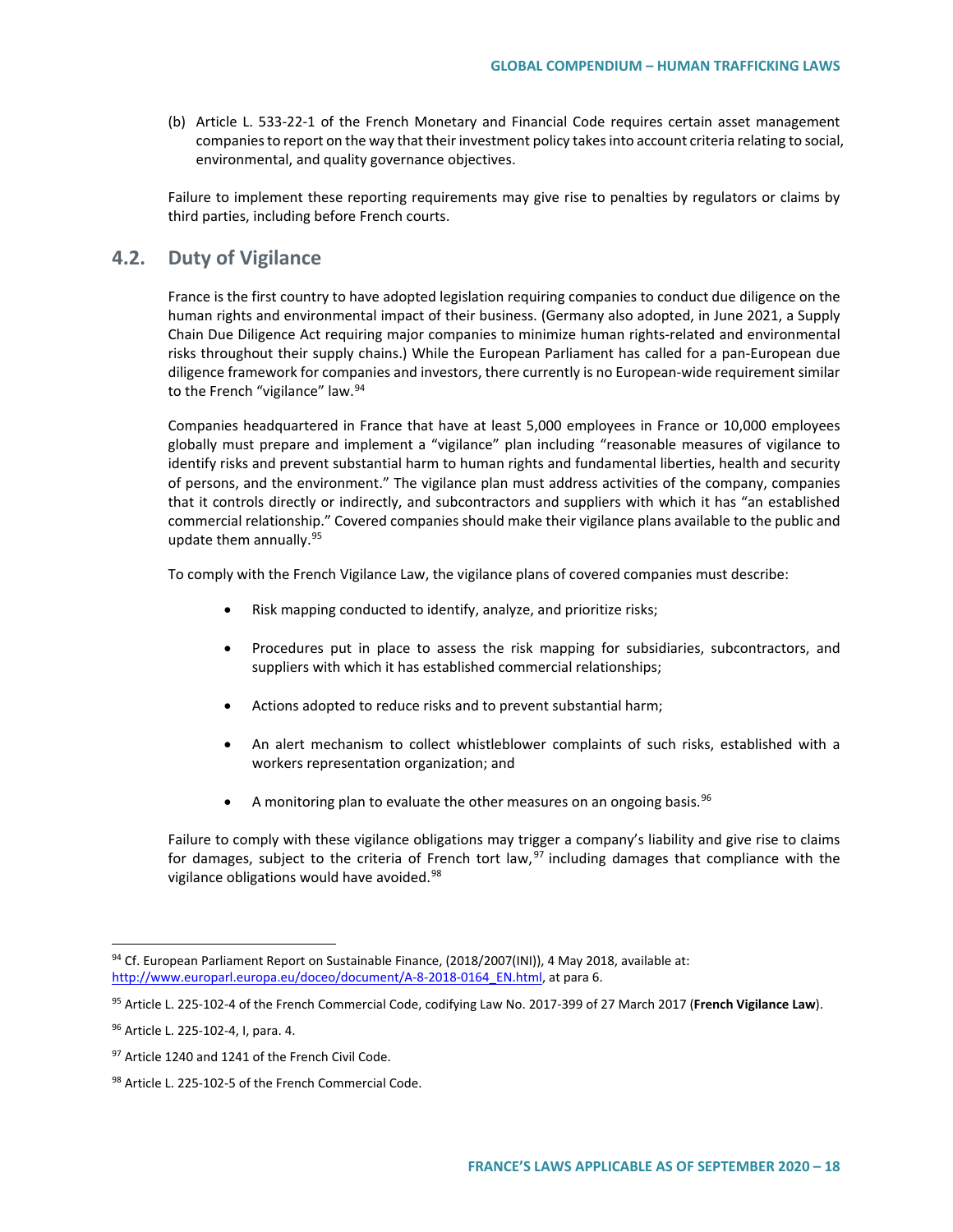Non-governmental organizations are very attentive to vigilance plan reporting and have filed claims against large companies alleging that their vigilance plans do not comply,<sup>[99](#page-18-0)</sup> either on human rights issues or with respect to climate change. However, courts need to clarify the liability of covered companies under the French Vigilance Law. While courts appear to be prepared to issue warnings for insufficient vigilance plans and to enjoin companies to publish compliant plans, litigation by private actors seeking damages, including by non-governmental organizations and labour unions, have only begun recently and as of this writing are in the procedural phase. $100$ 

## **4.3. Sapin 2**

The French Vigilance Law should be read in conjunction with French anti-corruption laws, in particular "Sapin 2. $"^{101}$  $"^{101}$  $"^{101}$  It requires companies that (i) employ at least 500 employees or are part of a group with at least 500 employees with a parent company headquartered in France and (ii) have an annual revenue or consolidated annual revenue exceeding EUR 100 million to put in place a corporate compliance program to prevent and detect corruption or influence trafficking in France and abroad. The compliance program must include:

- A corporate code of conduct defining and illustrating conduct that would be corruption or influence-trafficking offences. This code should be appended to the company's internal rules and subject to the procedure of information and consultation of employee representatives, in accordance with Article L. 1321-4 of the French Labour Code;
- An internal alert system to collect reports from the company's employees of conduct or situations violating the company's code of conduct;
- A regularly updated risk map intended to identify, analyze, and prioritize the company's risk exposure to external corrupt solicitations, particularly in the business sector and geographic area in which the company operates;
- An integrity review of clients, "first-tier" suppliers, and third parties in light of the risk map;
- Internal or external accounting controls to ensure that the company's records are not covering up corruption or influence-trafficking offences;
- Training for employees and managers who are the most exposed to risks of corruption and influence trafficking;
- A disciplinary policy and internal controls, including disciplinary action against personnel found to have engaged in misconduct; and
- Internal controls and evaluation of the measures implemented.<sup>[102](#page-18-3)</sup>

<span id="page-18-0"></span> $99$  Pursuant to Article L. 225-102-4, II of the French Commercial Code, any interested person may apply to a court of competent jurisdiction to enjoin large companies to comply with duty of vigilance as set forth by Article L. 225-102-4, I.

<span id="page-18-1"></span><sup>&</sup>lt;sup>100</sup> The French Supreme Court ruled on 15 December 2021 that the competent tribunal to enjoin a large company to comply with its obligation under Article L. 225-102-4 is not under the exclusive jurisdiction of the Commercial Tribunal, as the vigilance plan is not a commercial act (cf. *Cass, com., 15 December 2021, Nos. 21-11.957 and 21-11.882*).

<span id="page-18-2"></span><sup>&</sup>lt;sup>101</sup> Law No. 2016-1691, 9 December 2016, on transparency, the fight against corruption, and the modernization of economic life.

<span id="page-18-3"></span><sup>102</sup> Article 17, II of the Law No. 2016-1691, 9 December 2016, on transparency, the fight against corruption, and the modernization of economic life.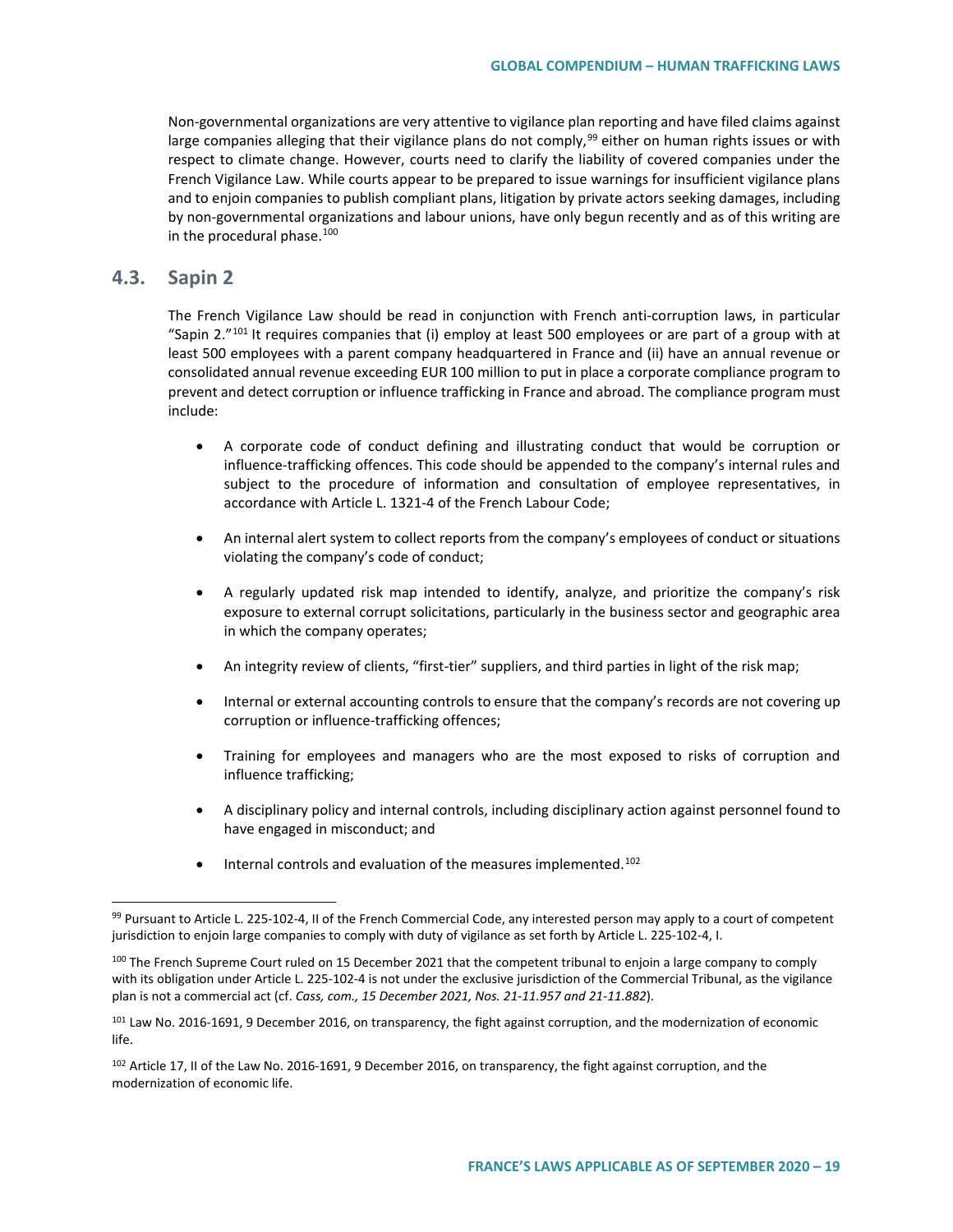The French Anti-Corruption Agency recommends that covered companies collect information and documents from contractors and suppliers as part of their diligence programs, both before beginning a relationship with third parties and regularly thereafter.<sup>[103](#page-19-0)</sup> The obligations under Sapin 2 and the French Vigilance Law overlap with respect to ongoing supply chain monitoring and evaluation.

Violations of Sapin 2 may incur significant administrative fines of up to EUR 1,000,000 for companies and EUR 200,000 for individuals.[104](#page-19-1)

# **5. FORCED LABOR: OVERVIEW OF FRANCE'S APPLICABLE EMPLOYMENT AND MIGRATION LAWS**

## **5.1. Employment Law Rights for Victims of Human Trafficking and Forced Labor**

French employment laws provide a number of civil mechanisms through which victims of forced labour and trafficking can seek civil remedies.

Victims of forced labour and trafficking are not likely to have a written employment agreement with those who have trafficked or exploited them. In fact, many victims suffer from one or more of the indicators of illegal labour:<sup>[105](#page-19-2)</sup> (i) concealed work, (ii) employment of foreigners without a work permit, (iii) irregularly having multiple employments, or (iv) fraud or misrepresentation by employers. Illegal labour gives rise to criminal offences and penalties against the employers, and victims also have substantial rights.<sup>[106](#page-19-3)</sup>

For example, victims of concealed work can claim an indemnity equal to six months of wages.<sup>[107](#page-19-4)</sup>

For information about rights of foreigners who were employed without a work permit, refer to Section 5.6.

# **5.2. Applicability of Employment Legislation in the Context of Forced Labor or Trafficking**

A victim of forced labour or trafficking is likely to be considered an "employee" if the victim performs paid work for the benefit of a third party who controls the victim, to whom the victim is accountable, and who the victim must obey.

A victim may be considered an "employee" even though the victim is not paid,<sup>[108](#page-19-5)</sup> and even if the employers contend that the workers were volunteering.<sup>[109](#page-19-6)</sup>

<span id="page-19-0"></span><sup>103</sup> French Anticorruption Agency, Guidelines to help private and public sector entities prevent and detect corruption, influence peddling, extortion by public officials, unlawful taking of interest, misappropriation of public funds and favouritism, December 2017, available a[t https://www.agence-francaise-anticorruption.gouv.fr/files/2018-](https://www.agence-francaise-anticorruption.gouv.fr/files/2018-10/French_Anticorruption_Agency_Guidelines.pdf) [10/French\\_Anticorruption\\_Agency\\_Guidelines.pdf,](https://www.agence-francaise-anticorruption.gouv.fr/files/2018-10/French_Anticorruption_Agency_Guidelines.pdf) p. 19 *et seq*.

<span id="page-19-1"></span><sup>104</sup> Article 17, V of the Law No. 2016-1691, 9 December 2016, on transparency, the fight against corruption, and the modernization of economic life.

<span id="page-19-2"></span><sup>105</sup> Article L. 8211-1 of the French Labour Code.

<span id="page-19-3"></span><sup>106</sup> Article L. 8224-1 *et seq.* of the French Labour Code.

<span id="page-19-4"></span><sup>107</sup> Article L. 8223-1 of the French Labour Code.

<span id="page-19-5"></span><sup>108</sup> Cass. soc., 3 February 2011, No. 10-12.194; Cass. soc., 26 May 2010, No. 05-44.939.

<span id="page-19-6"></span><sup>109</sup> For example: Cass. crim., 27 September 1989, No. 88-81.182: an abbot had gathered together a few "volunteers" to restore an abbey. The work inspector had visited the building site and had drawn up a report for failure to comply with safety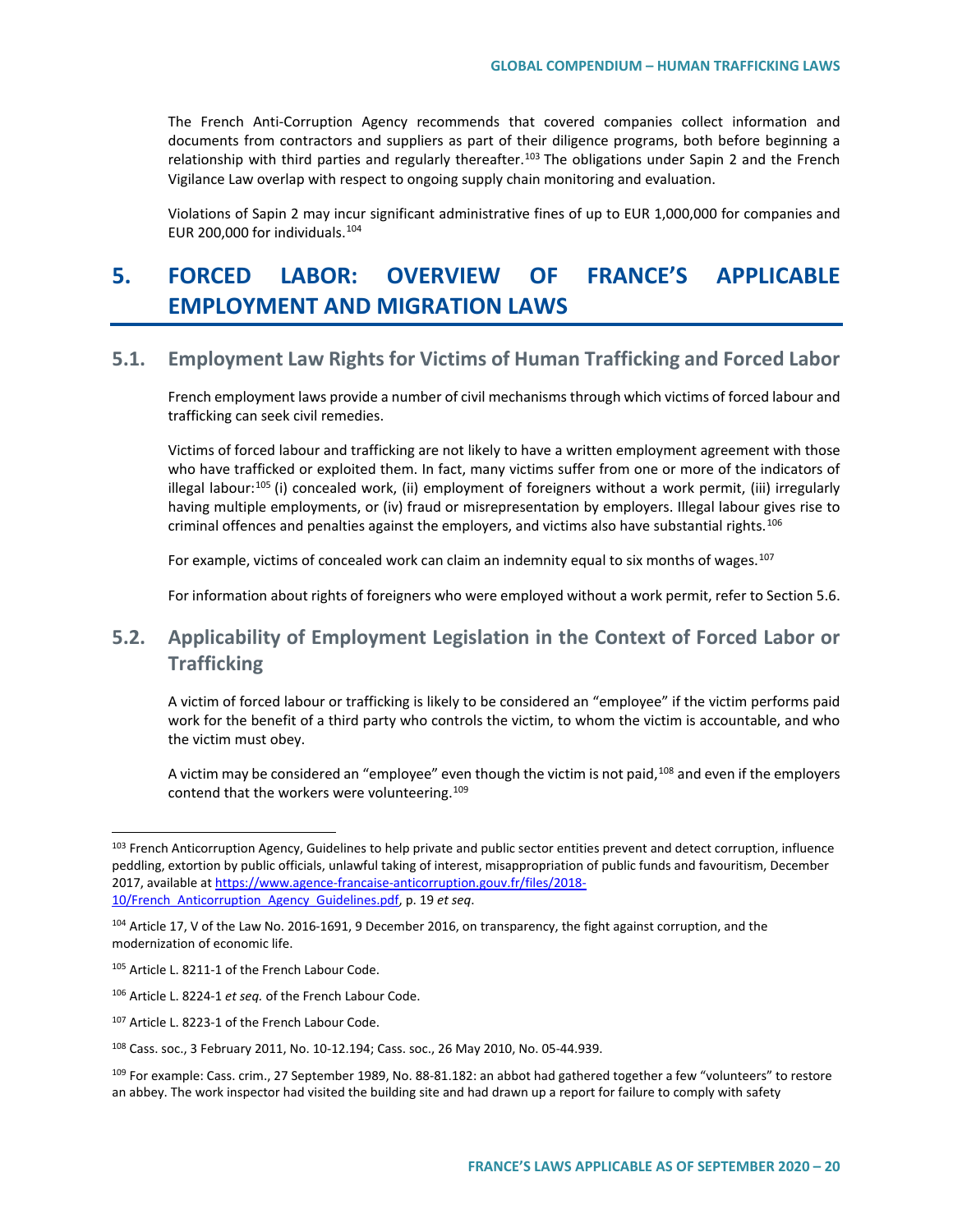The factual conditions under which the worker functions determine whether there is an employment relationship, regardless of whether there is a written employment contract.

In the absence of a written agreement, the employer and the employee are deemed to have a permanent employment contract (contrat à durée indéterminée).<sup>[110](#page-20-0)</sup>

Victims who can be characterized as employees may bring employment claims against traffickers (or in some instances, against other beneficiaries of the forced labour). Those claims may assert a breach of the employment contract or a violation of statutory rights.

## **5.3. Statutory Rights**

Employees' statutory rights can serve as a basis to assess whether a person is the subject of forced labour and as a basis for damage claims by trafficking victims.

#### *5.3.1. Rights to minimum wages, entitlements, and other applicable minimum standards*

Under French law, employees shall not be paid less than the national minimum wage (*SMIC*). In 2020, the gross minimum wage per hour was equal to EUR 10.15 per hour for workers over 18 years old.<sup>[111](#page-20-1)</sup> Collective labour agreements may provide for higher minimum wages.

Employees may also be entitled to severance payments, "dirty-work" bonuses (*primes d'insalubrité*), transportation allowances, and seniority bonuses.

### *5.3.2. Claims available in relation to misrepresentations and "sham" arrangements*

"Sham" arrangements may still fit the broad definition of employment contracts, entitling the workers to the statutory rights granted to employees. Refer to Section 5.2. In this event, the employer also incurs criminal sanctions for concealed work.<sup>[112](#page-20-2)</sup>

### *5.3.3. Claims available in relation to unlawful deductions, loans, and debt bondage*

Employers of trafficking victims often deduct or garnish wages for amounts the trafficking victim purportedly "owes" the employer. French law allows deductions from an employee's wage only in very limited circumstances. Employers are not allowed to withhold any sum from employees' wages to penalize them.<sup>[113](#page-20-3)</sup> Violations of this prohibition are sanctioned by a fine of up to EUR 3,750 for natural persons and up to EUR 18,750 for legal persons.

 $\overline{a}$ 

regulations. Invoking his charitable aim, the accused had maintained that his workers were not salaried employees and therefore not subject to health and safety rules. However, the Court of Appeal had noted that the workers used the tools and materials provided by the abbot, were employed according to precise schedules, worked under the control of the abbey's supervisory staff, and received, in return, housing, food, and some subsidies. It therefore concluded that an employment contract existed. The Court of Cassation upheld the judgment.

<span id="page-20-0"></span><sup>110</sup> Article L. 1221-2 of the French Labour Code.

<span id="page-20-1"></span><sup>111</sup> EUR 9.14 per hour for employees aged 17 years old, EUR 8.12 for employees aged 16 or under 16 years old. Specific provisions may apply, for example, to minors employed under traineeship contracts (*contrats d'apprentissage*).

<span id="page-20-2"></span><sup>112</sup> Cass. crim., 24 May 2016, No. 15-83.680.

<span id="page-20-3"></span><sup>113</sup> Article L. 1331-2 of the French Labour Code.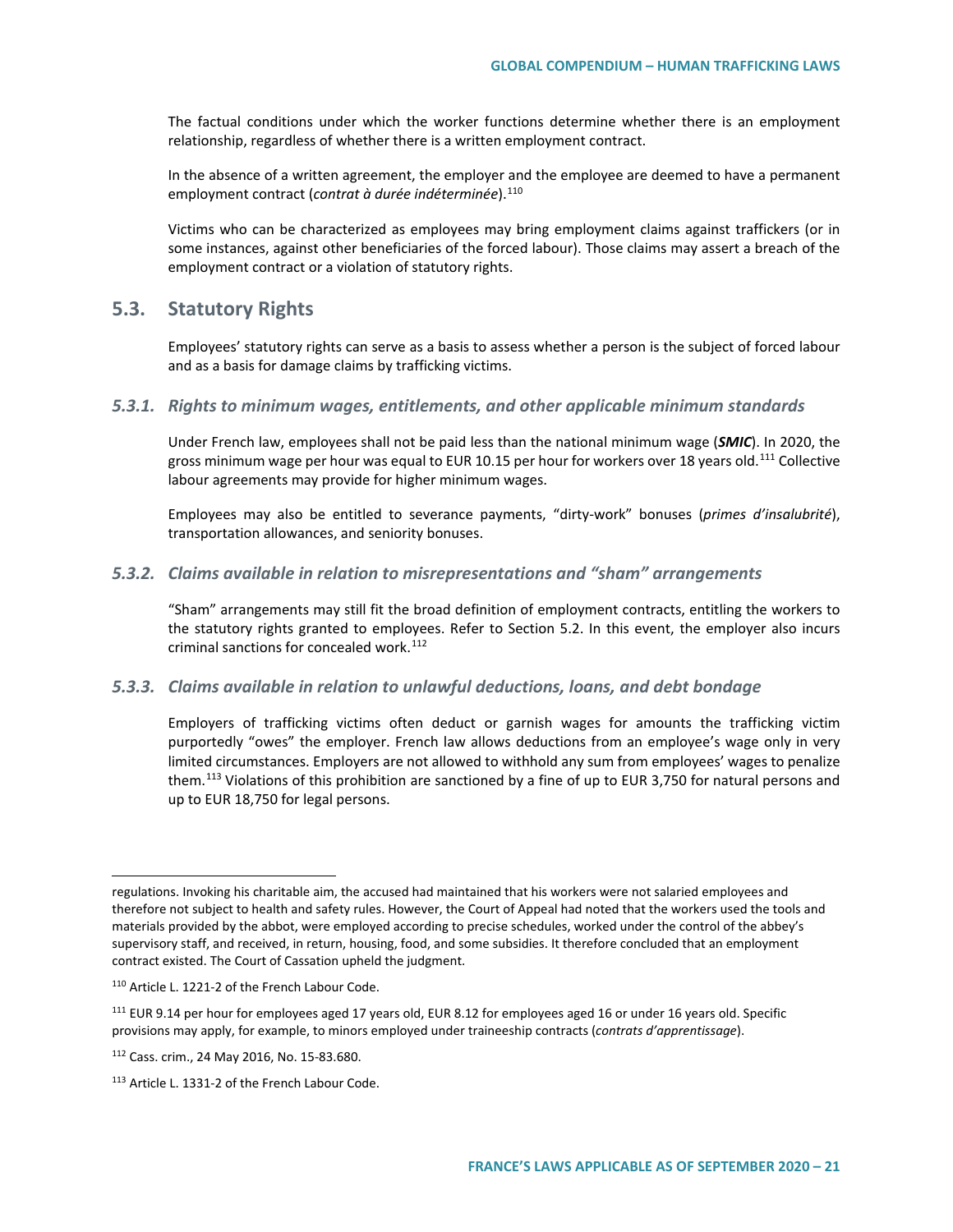For example, the *Cour de Cassation* held that an employer could not deduct from an employee's salary unpaid rent for an apartment that was not part of the employee's contract of employment.<sup>[114](#page-21-0)</sup> Even if the circumstances permit an employer to deduct the debt from the employee's salary, French law strictly limits the maximum monthly amount of any such deduction.

An employer who makes unlawful deductions is liable to reimburse the amounts unlawfully withheld.

### *5.3.4. Remedies*

Victims of forced labour or trafficking who have not been paid at least the minimum wage or other entitlements owed pursuant to the French Labour Code or any applicable collective bargaining agreement can bring a claim in the labour courts seeking an order to pay the outstanding wages and entitlements (plus interest).

### *5.3.5. The well-being of workers: Preventing work-related psychosocial risks*

The prevention of mental health risk is part of the general obligation to protect the physical and mental health of workers.

Employers must protect the physical and mental health and safety of workers. They must (i) take actions to prevent work-related risks, (ii) provide information and training, and (iii) establish an organization and appropriate means to address employee health and safety.<sup>[115](#page-21-1)</sup>

Different national cross-industry agreements aimed at minimizing work-related mental health risks may also apply, such as the national inter-professional agreements on "Quality of life at work" dated June 19, 2013 or on "The reduction of stress" dated July 2, 2008.

### *5.3.6. The well-being of workers: Promotion of workers' health*

Employers have a general obligation to protect the physical and mental health of workers.

Employers must implement general principles of prevention, such as avoiding risks, evaluating unavoidable risks, adapting work to the employee, or giving appropriate instructions to employees.<sup>[116](#page-21-2)</sup>

### *5.3.7. The well-being of workers: Rest time*

Working times and rest times are strictly regulated in France. Subject to limited exceptions, an employee should not work more than 10 hours per day,<sup>[117](#page-21-3)</sup> 48 hours per week,<sup>[118](#page-21-4)</sup> and, on average, 44 hours per week in a 12-week period.<sup>[119](#page-21-5)</sup> Employees should have a 20-minute break after six hours of work.<sup>[120](#page-21-6)</sup> Subject to

<span id="page-21-0"></span> <sup>114</sup> Cass. soc., 13 October 1998 No. 96-42.373.

<span id="page-21-1"></span><sup>115</sup> Article L. 4121-1 of the French Labour Code.

<span id="page-21-2"></span><sup>116</sup> Article L. 4121-2 of the French Labour Code.

<span id="page-21-3"></span><sup>117</sup> Article L. 3121-18 of the French Labour Code.

<span id="page-21-4"></span><sup>118</sup> Article L. 3121-20 of the French Labour Code.

<span id="page-21-5"></span><sup>119</sup> Article L. 3121-22 of the French Labour Code.

<span id="page-21-6"></span><sup>120</sup> Article L. 3121-16 of the French Labour Code.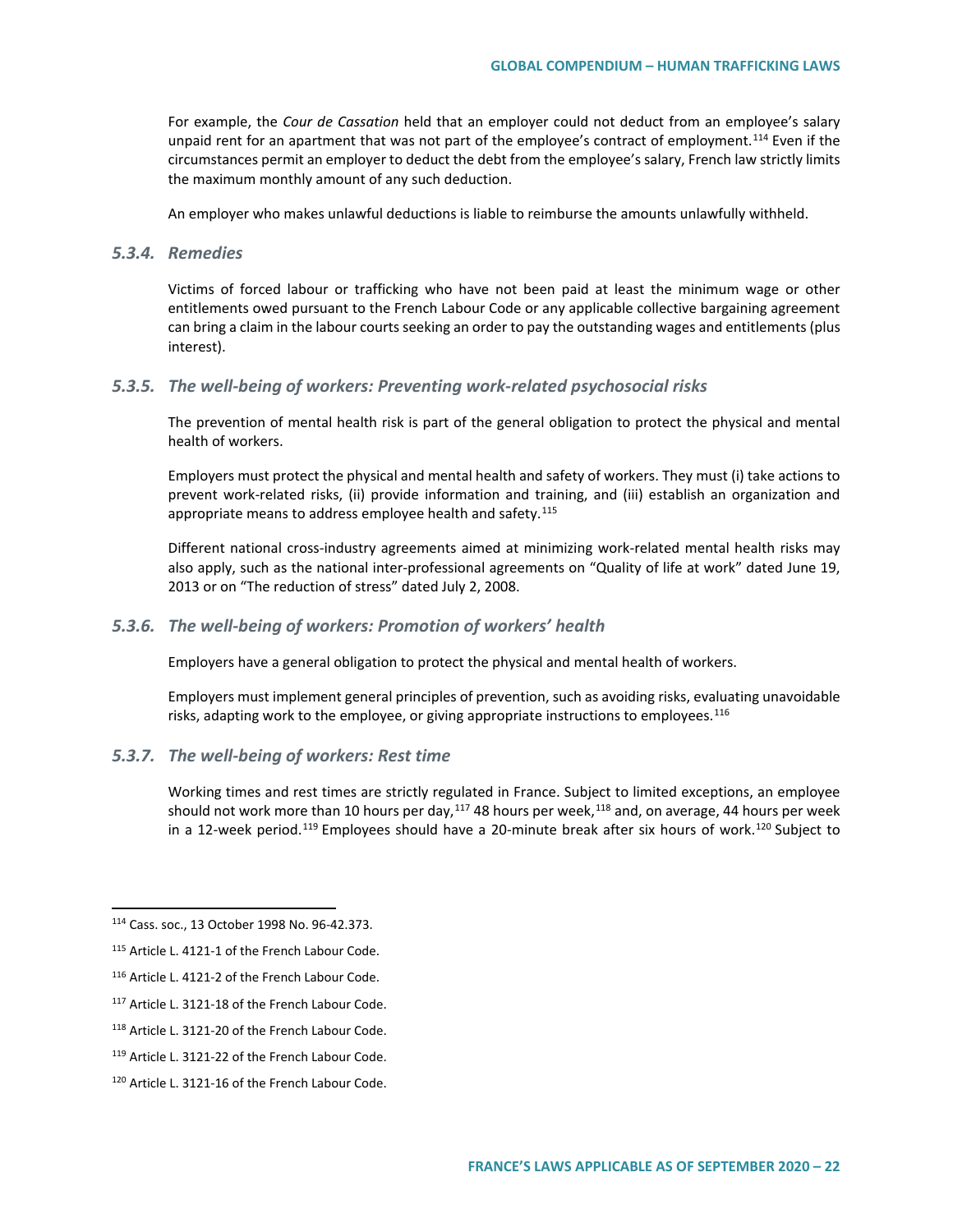many exceptions, non-management employees (*cadres*) should have at least 11 consecutive hours of rest between two days of work,<sup>[121](#page-22-0)</sup> and at least 35 consecutive hours of rest each week.<sup>[122](#page-22-1)</sup>

Collective bargaining agreements may provide different rules for an economic sector.

### *5.3.8. The well-being of workers: Freedom to change jobs and right to leave*

Employees who have (or who are deemed to have) an open-ended employment contract (**CDI**) (*contrat à durée indéterminée*) are free to terminate their employment without cause, subject to the obligation to give prior notice.

After the end of a trial period, employees who have fixed term employment contracts (*CDD*) (*contrat à durée déterminée*) can only resign in limited circumstances specified by the French Labour Code, such as force majeure or an offer of an open-ended employment contract with another employer.

# **5.4. Rights to a Safe Workplace and Compensation Associated With Injuries or Illness**

As Sections 5.3.5. and 5.3.6. described, employees have a right under French law to a safe workplace.

Employment-related injuries or diseases may give employees the right to a specific indemnity regime. Significant criminal penalties may also apply if the employer has knowingly or carelessly put the employee at risk.

# **5.5. Access to Justice and Practical Issues Associated With Enforcing Social Legislation**

Due to a number of significant practical barriers in the French legal system, victims of forced labour or trafficking rarely assert their available statutory rights and claims.

While many victims of forced labour and trafficking in France would likely have strong claims under these rules, the vast majority of victims do not know about the legal assistance available to file those claims. French employment law and litigation procedures are complex, and it is difficult for a layperson to commence proceedings without legal assistance. This is particularly true because victims of trafficking or forced labour typically are not proficient in the French language.

Some victims of human trafficking fear that their perpetrator would report them to the police and that they would face deportation to their home country.<sup>[123](#page-22-2)</sup> Several NGOs may offer assistance to victims of forced labour (*see,* for example, the *Comité contre l'esclavage moderne*), and victims may also be eligible for free legal support. Labour unions may also bring certain legal actions on behalf of undocumented workers.<sup>[124](#page-22-3)</sup>

<span id="page-22-0"></span><sup>121</sup> Article L. 3131-1 of the French Labour Code.

<span id="page-22-1"></span><sup>122</sup> Article L. 3132-1 *et seq*. of the French Labour Code.

<span id="page-22-2"></span><sup>123</sup> Social Fieldwork Research (**FRANET**), Protecting migrant workers from exploitation in the EU: workers' perspectives, Country report France, September 2017, available at[: https://fra.europa.eu/sites/default/files/fra\\_uploads/france-selex-ii](https://fra.europa.eu/sites/default/files/fra_uploads/france-selex-ii-report_en.pdf)[report\\_en.pdf.](https://fra.europa.eu/sites/default/files/fra_uploads/france-selex-ii-report_en.pdf)

<span id="page-22-3"></span><sup>124</sup> Article L. 8255-1 of the French Labour Code.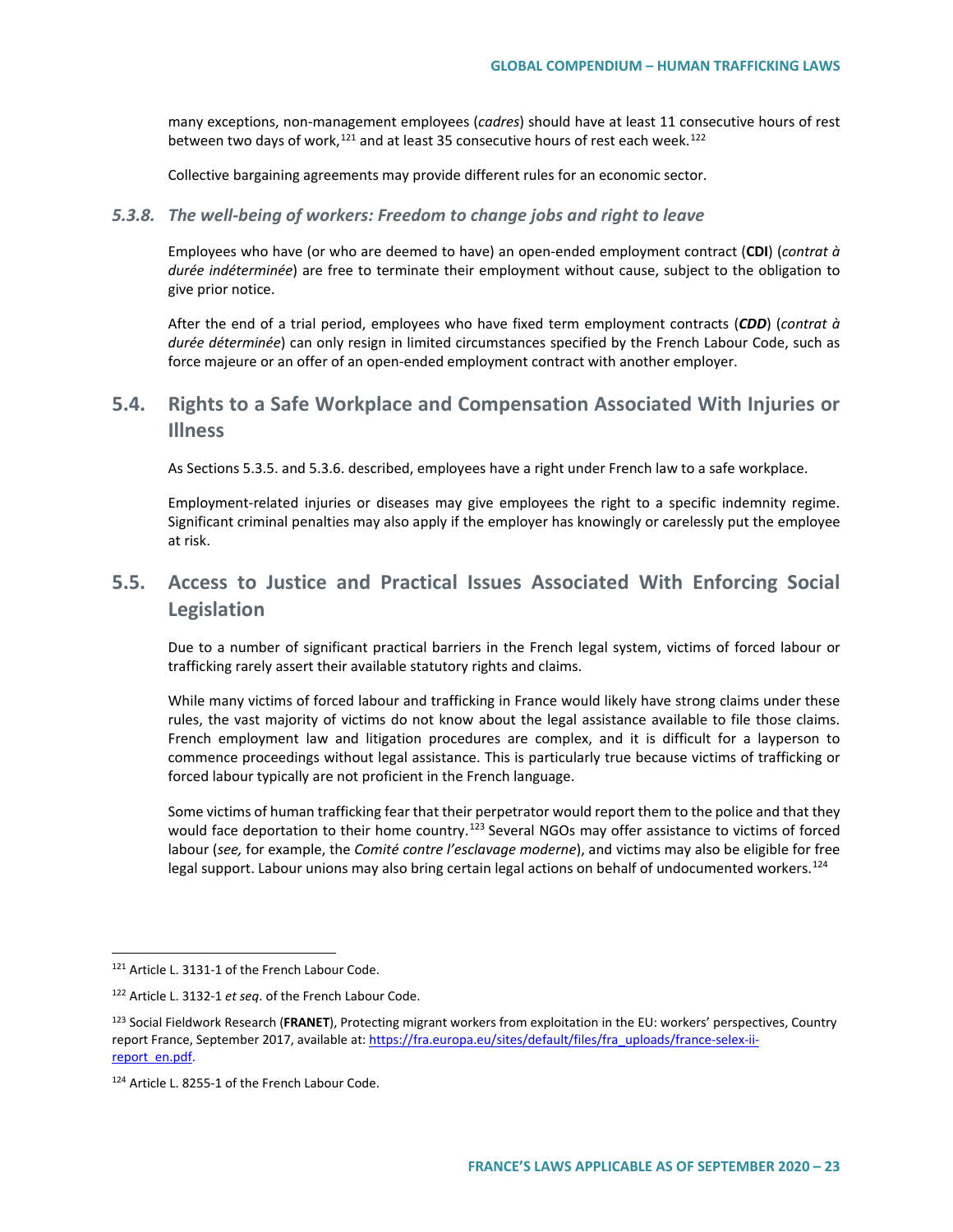# **5.6. Interaction Between Employment Law and Migration**

### *5.6.1. Employment rights affected where employment is unlawful under migration law*

Foreign persons who are employed without a work permit benefit from the same rights that authorized workers have for (i) periods of prohibited prenatal and postnatal employment and breastfeeding, (ii) hours of work, rest, and leave and (iii) health and safety at work.<sup>[125](#page-23-0)</sup> Foreigners are entitled to payment of their salary and other benefits provided by law or contract, including one month's salary in the event of termination.<sup>[126](#page-23-1)</sup> The French Labour Code also gives undocumented foreign employees the right to claim additional compensation for other losses.<sup>[127](#page-23-2)</sup>

Article L. 316-1 of the CESEDA requires victims of human trafficking and forced prostitution who have initiated, or who are testifying in, criminal proceedings against their perpetrators to receive a temporary residence permit.

### *5.6.2. Rights/remedies available under applicable migration law and regulations*

Refer to Section 7.

# **5.7. Employment Laws and Child Labor**

Minors may start working at 16 years old in non-hazardous work. Minors have more protective statutory rights than those described in Section 5.3. (for example, more rest time).

Between 14 and 16 years old, minors can only work as part of a training program or for a limited time during the holidays. The work should not be hazardous or endanger the minor.

Minors under 14 years old are not allowed to work, but for limited work, such as children working as singers, models, or actors.

Child labour currently is mainly linked to forced begging or work in a family enterprise.

# **6. GOVERNMENT PROCUREMENT RULES**

## **6.1. Overview**

Through their purchasing policy, French government agencies significantly influence market suppliers and their modes of production and distribution.

French procurement rules concerning human trafficking originated in EU law. In 2014, the EU Parliament passed Directive 2014/24/EU to encourage European countries to "buy social" by taking into account social considerations in their public procurement. Article 57 of Directive 2014/24/EU requires that public authorities exclude a business from its procurement or award procedure if the business has been convicted (by final judgment) of child labour or human trafficking. Directive 2014/24/EU also recommends integrating social considerations as part of the conditions for contract performance, including compliance with the

<span id="page-23-0"></span><sup>&</sup>lt;sup>125</sup> Article L. 8252-1 of the French Labour Code.

<span id="page-23-1"></span><sup>126</sup> Article L. 8252-2 of the French Labour Code.

<span id="page-23-2"></span><sup>127</sup> Article L. 8252-2 of the French Labour Code.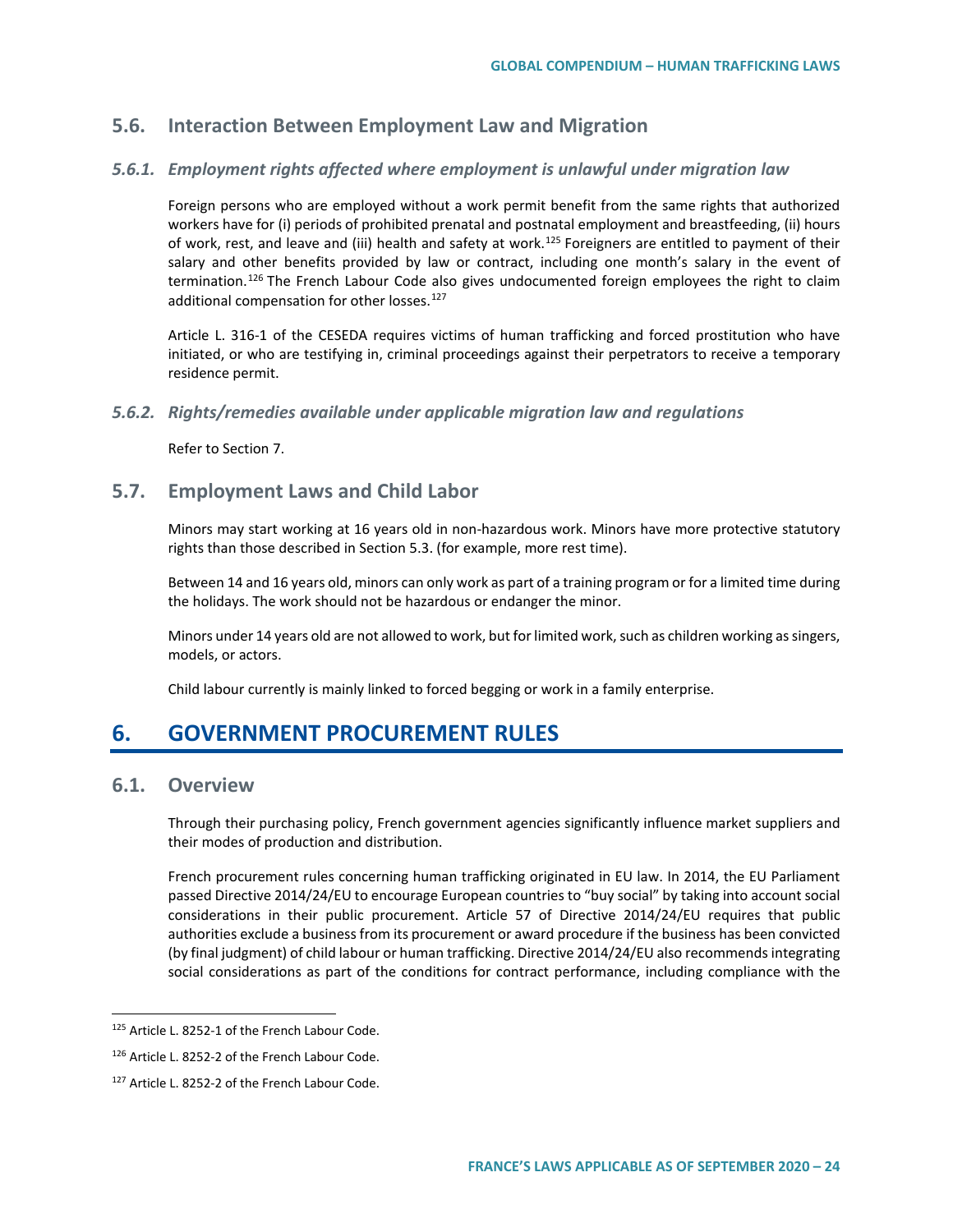International Labour Organization (**ILO**) core conventions, such as Convention No. 29[128](#page-24-0) on forced labour and Convention No.  $182^{129}$  $182^{129}$  $182^{129}$  on the worst forms of child labour. Excluding businesses convicted under these EU rules sets a low standard, given that human rights abuses in supply chains rarely lead to criminal prosecutions and often are unreported in the first place.

France transposed Directive 2014/24/EU into national law through Ordinance No. 2015-899 of 23 July 2015 relating to public procurement contracts, and its implementing Decree No. 2016-360 of 25 March 2016. This law and its implementing decree were developed to ensure that there is transparency, equal treatment of potential bidders, and open access to public procurement such as open public announcement and competition. All contracts exceeding EUR 25,000 are subject to these requirements and must abide by all labour laws and ensure that there is no exploitation of workers. More recently, Ordinance No. 2018-1074 of 26 November 2018 has repealed Ordinance No. 2015-899 of 23 July 2015 by promulgating the French Public Procurement Code (*le Code de la commande publique*). This new Code collects the rules governing the award, performance, and termination of public procurement agreements—mainly public procurement contracts (*marchés publics*) and concession agreements (*contrats de concession*). This Code is now the main source of French procurement rules tackling human trafficking.<sup>130</sup> The French Public Procurement Code covers procurement contracts of:[131](#page-24-3)

- "contracting authorities" (*pouvoirs adjudicateurs*):
	- all legal persons under public law (including state, local public authorities, public establishments (*établissements publics*), hospitals, and universities);
	- certain private companiesthat are in the general interest and are not industrial or commercial companies;
	- certain private entities that have been constituted by other "contracting authorities" with a view to jointly carrying out certain activities (*e.g.*, the private-law subsidiary of a state transport authority created to jointly operate train networks with another state transport authority);
- "contracting entities" (*entités adjudicatrice*s):
	- contracting authorities that carry out the functions of operating certain infrastructure networks (*e.g.*, energy, transportation, postal and electronic communications, drinking water);
	- public undertakings that are not contracting authorities, which carry out certain activities of a network operator; and
	- private entities that carry out or have been delegated a public law function or function of a "contracting authority" that substantially affects the capacity of other entities to carry out such functions.

<span id="page-24-0"></span> <sup>128</sup> *See* Forced Labour Convention, dated 28 June 1930 (No. 29).

<span id="page-24-1"></span><sup>129</sup> *See* Worst Forms of Child Labour Convention, dated 1 June 1999 (No. 182).

<span id="page-24-2"></span><sup>130</sup> *See* Ordonnance No. 2018-1074 of 26 November 2018 *portant partie législative du code de la commande publique* and entered into force on 1 April 2019.

<span id="page-24-3"></span><sup>131</sup> *See* Article L. 1211-1 *et seq.* of the French Public Procurement Code.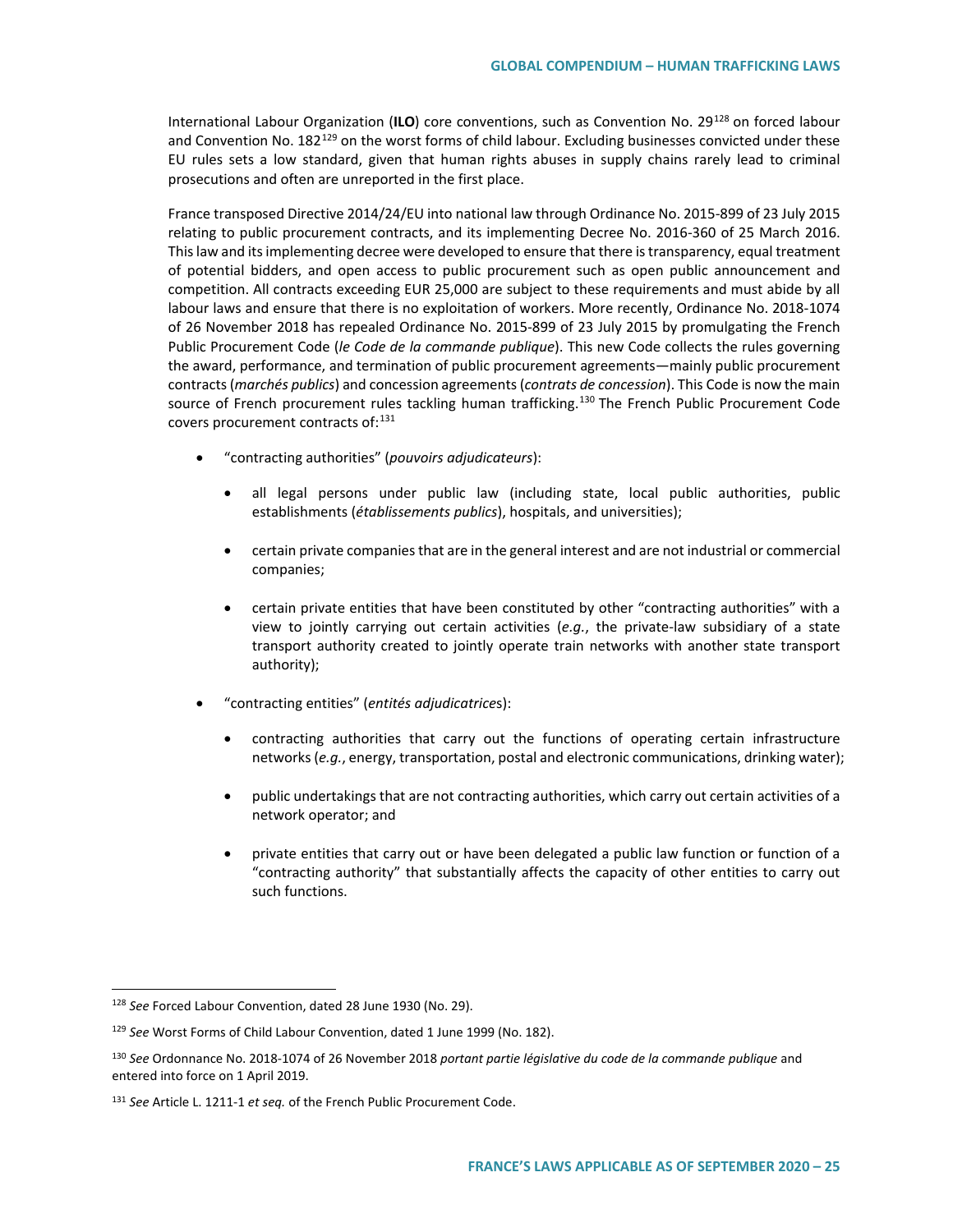# **6.2. French Public Procurement Code**

Article L. 2141-1 of the French Public Procurement Code (*le Code de la commande publique*) sets out the main French procurement rules tackling human trafficking. It excludes from public procurement bids individuals or legal entities that have been convicted of human trafficking (Article 225-4-1 of the Criminal Code), among other offences.

Article L. 2141-1 also applies to the members of any bidder's "management, administrative or supervisory" bodies, as well as all natural persons holding "a power of representation, decision or control of a legal person."<sup>[132](#page-25-0)</sup> The exclusion applies only to convictions within the last five years, unless the court pronouncing the conviction decides otherwise.<sup>[133](#page-25-1)</sup> For this purpose, a sworn statement from the bidder is sufficient.<sup>[134](#page-25-2)</sup>

Article L. 3123-1 of the French Public Procurement Code related to concession contracts (*contrats de concessions*) and Article L. 2341-1 of the French Public Procurement Code involving defense and security matters (*marchés de defense et de sécurité*) also address human trafficking.

# **7. RESTITUTION AND VICTIM COMPENSATION**

### **7.1. Overview**

Several remedies enable victims of human trafficking to obtain compensation for harm suffered in France. One avenue is to bring a civil claim for pecuniary and non-pecuniary damages before the criminal court judge during the prosecution of the presumed perpetrator of the offence (Section 7.2.). Additionally, social protection is afforded to victims of human trafficking (Section 7.3.) and international smuggling (Section 7.4.).

## **7.2. Victim Compensation Before Criminal Courts**

French criminal law provides considerable protection to the victims of human trafficking.

Human trafficking victims may file a complaint and join the criminal proceedings as a civil party (*se constituer partie civile*).[135](#page-25-3)

Moreover, associations whose statutory purpose include the fight against human trafficking are allowed to bring civil actions before the criminal court on behalf of the victims when the public prosecutor's office or the victim has initiated the prosecution. The association must obtain the victim's prior consent, unless the association is deemed to be acting in the public interest.<sup>[136](#page-25-4)</sup>

<span id="page-25-0"></span> <sup>132</sup> *See* Article L. 2141-1 paragraph 2 of the French Public Procurement Code: "A final conviction for one of those offences or for receiving stolen goods from a member of the management, administrative, management or supervisory body or from a natural person who has powers of representation, decision-making or control over a legal person shall lead to the exclusion from the procurement procedure of that legal person, for as long as that natural person is exercising those functions."

<span id="page-25-1"></span><sup>133</sup> *See* Article L. 2141-1 paragraph 2 of the French Public Procurement Code: "Except where the penalty of exclusion from the procurement procedure has been pronounced for a different period by a final court decision, exclusion from the procurement procedure under this Article shall apply for a period of five (5) years from the date on which the sentence is pronounced."

<span id="page-25-2"></span><sup>134</sup> *See* Article R. 2143-6 of the French Public Procurement Code.

<span id="page-25-3"></span><sup>135</sup> Article 2 of the Criminal Procedure Code.

<span id="page-25-4"></span><sup>136</sup> Article 2-22 of the Criminal Procedure Code.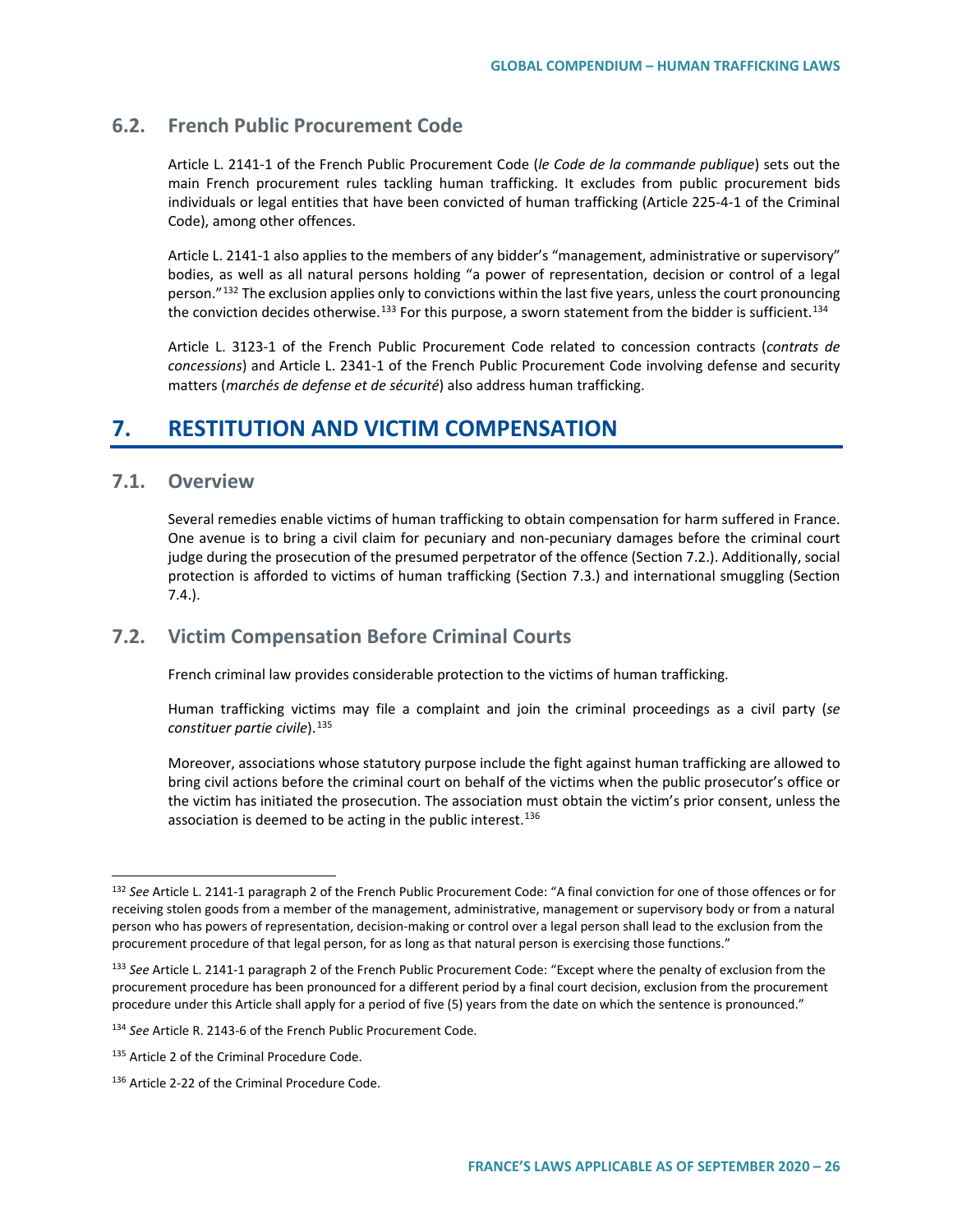Article 706-3 of the Code of Criminal Procedure provides that victims of human trafficking shall receive "full compensation for the damage arising from offences against the person," provided that the victim is a French national or the offences were committed on French territory.<sup>[137](#page-26-0)</sup>

### **7.3. Social Protection Afforded to Victims of Human Trafficking**

Article L. 345.1 of the Social Action and Family Code provides that victims of human trafficking, procuring, or prostitution are to be afforded safe housing in shelters and social reintegration centres.<sup>[138](#page-26-1)</sup>

A national program called AcSé (*Dispositif National d'Accueil et de Protection des Victimes de la Traite*) brings together nearly 70 partners, accommodation centres, and specialist associations to receive and protect human trafficking victims who are in danger and need to be physically isolated.<sup>[139](#page-26-2)</sup>

# **7.4. Social Protection Afforded to Victims of International Smuggling**

The protection afforded to victims of smuggling depends on their status and situation.

There are four categories of smuggling victims:

- Victims of international smuggling who cooperate with the French authorities can receive (i) a temporary residence permit,  $140$  which enables them to work in France, (ii) French social protection,<sup>[141](#page-26-4)</sup> (iii) a temporary allowance,<sup>[142](#page-26-5)</sup> (iv) special social support,<sup>[143](#page-26-6)</sup> (v) police protection in case of danger,  $^{144}$  $^{144}$  $^{144}$  and (vi) a resident card as of right when the offender is convicted.<sup>[145](#page-26-8)</sup>
- Victims who claim to have suffered acts of smuggling but who do not cooperate with the French authorities for fear of reprisals are entitled to receive a temporary resident permit for humanitarian reasons, provided that they can prove their fear of reprisal against themselves or family members.<sup>[146](#page-26-9)</sup>
- Women who are victims of international smuggling for purposes of prostitution can obtain support and comprehensive care as a pathway out of prostitution.<sup>[147](#page-26-10)</sup> This pathway entitles foreign persons to obtain a residence permit for at least six months, financial assistance and easier access to social

<span id="page-26-0"></span><sup>137</sup> Article 706-3 of the Criminal Procedure Code.

<span id="page-26-1"></span><sup>138</sup> Article L. 345.1 of the Social Action and Family Code.

<span id="page-26-2"></span><sup>139</sup> [http://sorosa.fr/wp-content/uploads/2019/03/guideacse\\_\\_web.pdf.](http://sorosa.fr/wp-content/uploads/2019/03/guideacse__web.pdf) 

<span id="page-26-3"></span><sup>140</sup> Article L. 316-1, paragraph 1 of the CESEDA.

<span id="page-26-4"></span><sup>141</sup> Article R. 316-7, 1° of the CESEDA.

<span id="page-26-5"></span><sup>142</sup> Article R. 316-7, 2° of the CESEDA.

<span id="page-26-6"></span><sup>143</sup> Article R. 316-7, 3° of the CESEDA.

<span id="page-26-7"></span><sup>144</sup> Article R. 316-7, 4° of the CESEDA.

<span id="page-26-8"></span><sup>145</sup> Article L. 316-1, paragraph 2 of the CESEDA.

<span id="page-26-9"></span><sup>&</sup>lt;sup>146</sup> Instruction of the Ministry of the Interior of 19 May 2015 on the conditions of admission for the stay of foreign nationals who are victims of trafficking or procuring, No. NOR INTV1501995N, p. 10, available at [http://circulaires.legifrance.gouv.fr/pdf/2015/05/cir\\_39619.pdf](http://circulaires.legifrance.gouv.fr/pdf/2015/05/cir_39619.pdf) (last accessed on 24 May 2020). *See al*so Article L 313-14 of the CESEDA.

<span id="page-26-10"></span><sup>&</sup>lt;sup>147</sup> Article L. 121-9 of the Social Action and Family Code.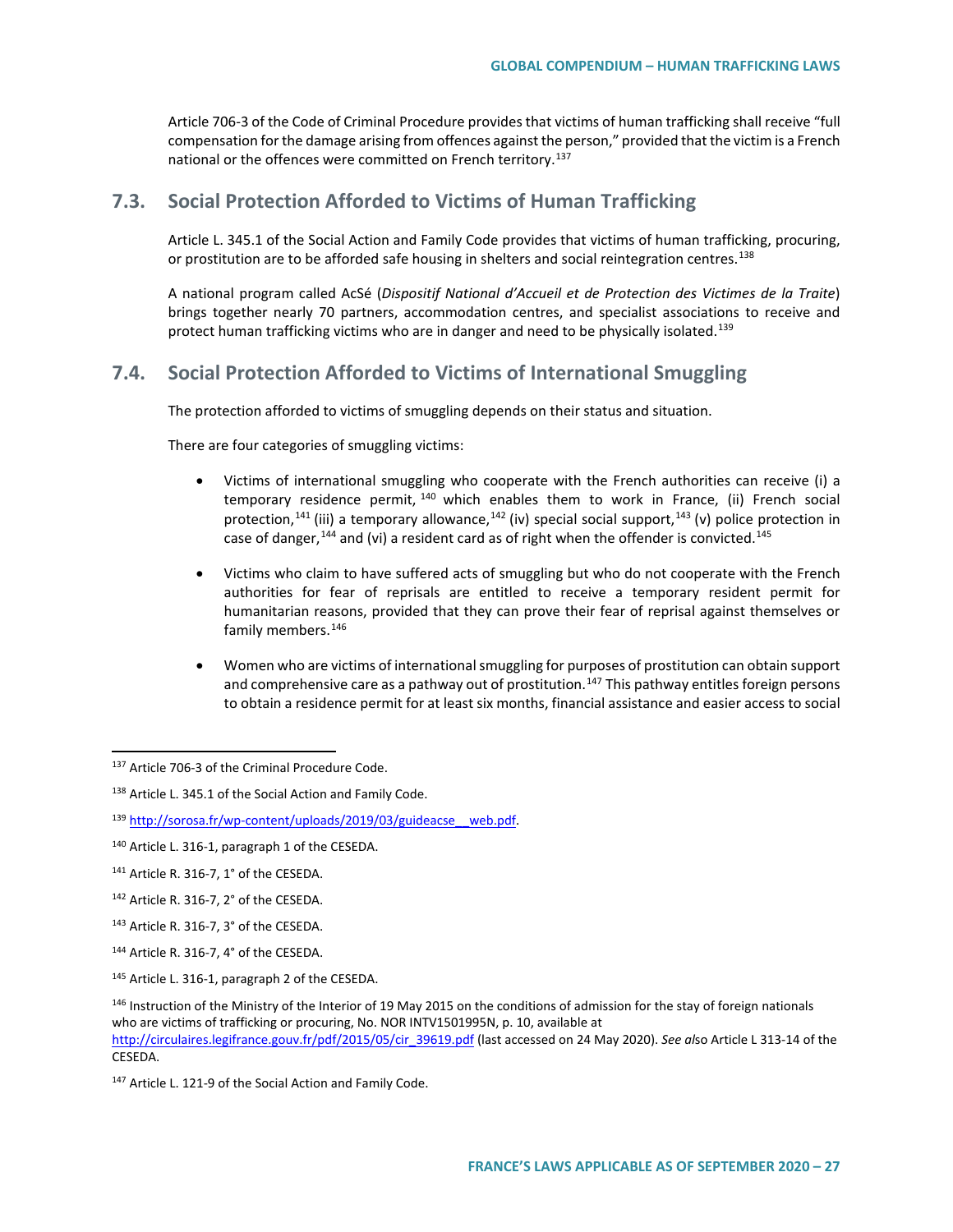housing, physical or psychological care, and social integration measures. This scheme does not strictly target victims of trafficking, although some may benefit from it.

• Vulnerable victims of international trafficking can seek enhanced asylum protection.<sup>[148](#page-27-0)</sup>

Victims of domestic smuggling in France do not have these rights, which are reserved for victims of exploitation accompanied by the illegal crossing of borders.<sup>[149](#page-27-1)</sup>

Additionally, victims of international smuggling who are minors can remain in the French territory, without a temporary residence permit, until reaching 18 years old.<sup>[150](#page-27-2)</sup>

# **8. FRANCE'S MULTIDISCIPLINARY/INTERAGENCY COOPERATION APPROACH**

### **8.1. Overview**

The Government leads numerous initiatives to combat human trafficking at the national and international levels, using a diversity of law enforcement, administrative, and policy-making tools. MIPROF recently implemented a national action plan in coordination with other governmental agencies and law enforcement. The French National Consultation Commission on Human Rights (**CNCDH**) is an independent agency monitoring implementation of the action plan and coordinating with government bodies in the fight against human trafficking.

# **8.2. Second National Plan Against Human Trafficking**

On 18 October 2019, France announced its second national action plan against human trafficking (**Second**  National Plan).<sup>[151](#page-27-3)</sup> The plan has 45 specific measures. It focuses on:

- bringing the subject of human trafficking into the public debate and raising awareness among young people of the risks of exploitation;
- defining a strategy for identifying victims of trafficking to ensure their protection and effective care;
- guaranteeing unconditional protection for minors who are trafficking victims;
- dismantling criminal networks; and

<span id="page-27-0"></span> <sup>148</sup> Article L. 744-6, paragraph 2 of the CESEDA.

<span id="page-27-1"></span><sup>149</sup> Bénédicte Lavaud-Legendre, *Interactions entre acteurs au contact des victimes de la traite des êtres humains – La mise en échec de l'approche globale de la traite par l'absence de politique publique*, 2 January 2020, p. 7, available at: <https://halshs.archives-ouvertes.fr/halshs-02426590/document> (last accessed on 24 May 2020).

<span id="page-27-2"></span><sup>150</sup> Indeed, the obligation to hold a valid residence permit applies only to foreigners over 18 years old. *See* Article L. 311-1 CESEDA. *See also* website at: [http://www.info-droits-etrangers.org/sejourner-en-france/les-mineurs/lentree-sejour-mineurs/.](http://www.info-droits-etrangers.org/sejourner-en-france/les-mineurs/lentree-sejour-mineurs/)

<span id="page-27-3"></span><sup>151</sup> Available at[: https://www.egalite-femmes-hommes.gouv.fr/wp-content/uploads/2019/10/2e-Plan-action-traite-etres](https://www.egalite-femmes-hommes.gouv.fr/wp-content/uploads/2019/10/2e-Plan-action-traite-etres-humains.pdf)[humains.pdf.](https://www.egalite-femmes-hommes.gouv.fr/wp-content/uploads/2019/10/2e-Plan-action-traite-etres-humains.pdf)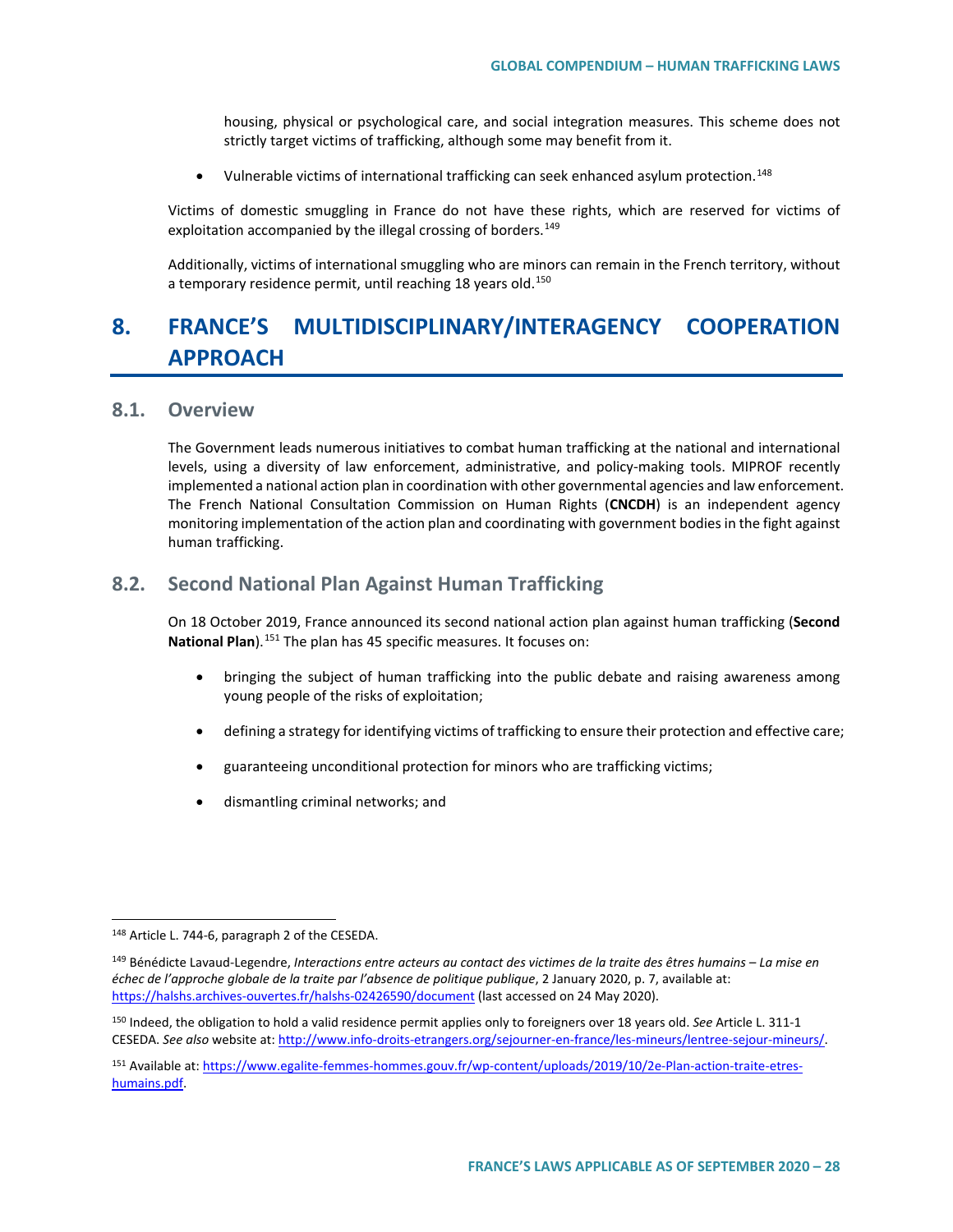• coordinating national and local public action and strengthening European and international cooperation[.152](#page-28-0)

Among the 45 measures are the development of the AcSé national program aimed at fostering human trafficking victims (measure 22) and the creation of safe and secure centres for endangered minors who are human trafficking victims.

The CNCDH has nevertheless criticized this Second National Plan, including the lack of any concrete timetable or budget for its effective implementation.<sup>[153](#page-28-1)</sup>

### **8.3. Law Enforcement**

The French National Police (*police nationale*) established the Central Office to Fight Human Trafficking. It is responsible for centralizing information and coordinating law enforcement's response to criminal and sexual exploitation, coordinating with Europol and Interpol, and conducting investigations and operations to prevent human trafficking for sexual exploitation.<sup>[154](#page-28-2)</sup>

The National Guard (*gendarmes*) has a nationwide policy to combat human trafficking. It refers certain cases to specialized offices such as the *Office central de lutte contre le travail illégal* (**OCLTI**) and the *Office central de lutte contre la délinquance itinérante* (**OCLDI**).

### **8.4. National Institutional Coordination**

MIPROF was established by the Interministerial Committee on Women's Rights on 30 November 2012 and ratified by Decree No. 2013-7 of 3 January 2013. MIPROF is under the authority of the Ministry of Women's Rights. Its goal is to promote and help advance public policy in the fight against human trafficking.

In addition to the Ministry of Women's Rights, several other ministries are involved in the fight against human trafficking: the Ministry of the Interior, the Ministry of Justice, the Ministry of Social Affairs, and the Ministry of Foreign Affairs.

The CNCDH has been France's independent National Rapporteur on Trafficking on Human Beings since 2014, responsible for evaluating public policy in France and reporting to the European Commission, as well as to the United Nations and the Council of Europe.

### *8.4.1. Ministry of the Interior*

The Central Office for the Suppression of Trafficking in Human Beings (**OCRTEH**) combats sexual exploitation and procurement of prostitution (pimping). OCRTEH is responsible, *inter alia*, for coordinating the Brigades for the Suppression of Procuring (**BRP**). Other offices and agencies at the Ministry of the Interior include:

- The Central Office for the Repression of Irregular Immigration and Employment of Undocumented Aliens (**OCRIEST**);
- The Central Office for Combating Itinerant Delinquency (**OCLDI**);

<span id="page-28-0"></span> <sup>152</sup> [https://www.diplomatie.gouv.fr/fr/politique-etrangere-de-la-france/droits-de-l-homme/lutte-contre-la-traite-des-etres](https://www.diplomatie.gouv.fr/fr/politique-etrangere-de-la-france/droits-de-l-homme/lutte-contre-la-traite-des-etres-humains/)[humains/.](https://www.diplomatie.gouv.fr/fr/politique-etrangere-de-la-france/droits-de-l-homme/lutte-contre-la-traite-des-etres-humains/)

<span id="page-28-1"></span><sup>153</sup> [https://www.cncdh.fr/fr/publications/avis-sur-le-2nd-plan-daction-national-contre-la-traite-des-etres-humains-2019-2021.](https://www.cncdh.fr/fr/publications/avis-sur-le-2nd-plan-daction-national-contre-la-traite-des-etres-humains-2019-2021)

<span id="page-28-2"></span><sup>154</sup> [https://www.police-nationale.interieur.gouv.fr/Organisation/Direction-Centrale-de-la-Police-Judiciaire/Lutte-contre-la](https://www.police-nationale.interieur.gouv.fr/Organisation/Direction-Centrale-de-la-Police-Judiciaire/Lutte-contre-la-criminalite-organisee/Office-central-pour-la-repression-de-la-traite-des-etres-humains)[criminalite-organisee/Office-central-pour-la-repression-de-la-traite-des-etres-humains.](https://www.police-nationale.interieur.gouv.fr/Organisation/Direction-Centrale-de-la-Police-Judiciaire/Lutte-contre-la-criminalite-organisee/Office-central-pour-la-repression-de-la-traite-des-etres-humains)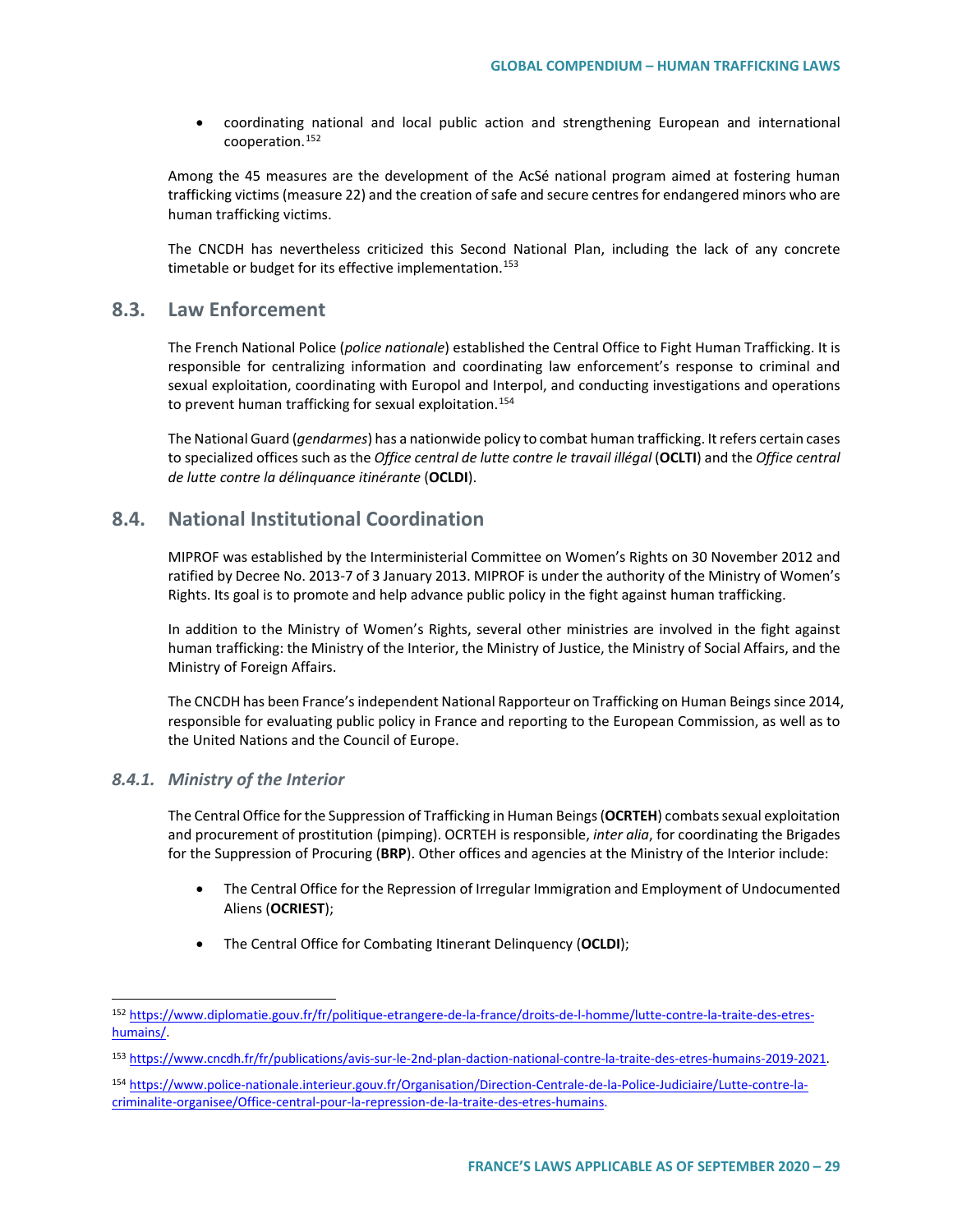- The Central Office for Combating Illegal Employment (**OCLTI**);
- The Central Office for Combating Environmental and Public Health Violations (**OCLAESP**), which combats trafficking for the purpose of organ removal;
- The Central Office for Combating Crime Related to Information and Communication Technologies (**OCLCTIC**), which is responsible for combating crime on the Internet, including sexual exploitation and child pornography. The OCLCTIC manages the reporting service www.internetsignalement.gouv.fr where any citizen can report illegal content;
- The French Office for Immigration and Integration (**OFII**), which is responsible for assisting the return of foreign victims of trafficking;
- The Central Office for the Repression of Violence against Persons (**OCRVP**);
- The Delegation for Victims (**DAV**);
- The Office for Family Immigration; and
- The Operational Coordination Unit for Combating the Smuggling and Exploitation of Migrants (**UCOLTEM**), attached to the DGPN's Central Directorate of the Border Police (*Direction centrale de la police aux frontières* (**DCPAF**)).

### *8.4.2. Ministry of Justice*

The transnational nature of trafficking requires international cooperation. The Central Section for Operational Police Cooperation (**SCCOPOL**) is responsible for the coordination of police at the international level. Other specialized agencies at the Ministry of Justice include:

- The Office for Victim Assistance and Associative Policy.
- The Specialized Interregional Jurisdictions (**JIRS**) in charge of combating organized crime and financial delinquency of great complexity. Created in 2004, the eight JIRS are composed of investigating magistrates and prosecutors.

International Rogatory Commissions (**IRC**) and Joint Investigation Teams (**JITs**), as well as cooperation with Europol, Eurojust, and Interpol, are ways of coordinating the fight against trafficking at the European and international level.

### *8.4.3. Ministry of Europe and Foreign Affairs*

The French Ministry of Europe and Foreign Affairs is active in numerous international initiatives to combat human trafficking, including:<sup>[155](#page-29-0)</sup>

- Appointing a Technical Adviser on Combating Trafficking in South-Eastern Europe, attached to the Permanent Representation of France to the UN and the Organization for Security and Co-operation in Europe (**OSCE**) in Vienna;
- Appointing an Ambassador-at-Large in charge of the fight against crime, whose mandate since 2010 includes trafficking;

<span id="page-29-0"></span> <sup>155</sup> [https://www.diplomatie.gouv.fr/fr/politique-etrangere-de-la-france/droits-de-l-homme/lutte-contre-la-traite-des-etres](https://www.diplomatie.gouv.fr/fr/politique-etrangere-de-la-france/droits-de-l-homme/lutte-contre-la-traite-des-etres-humains/)[humains/.](https://www.diplomatie.gouv.fr/fr/politique-etrangere-de-la-france/droits-de-l-homme/lutte-contre-la-traite-des-etres-humains/)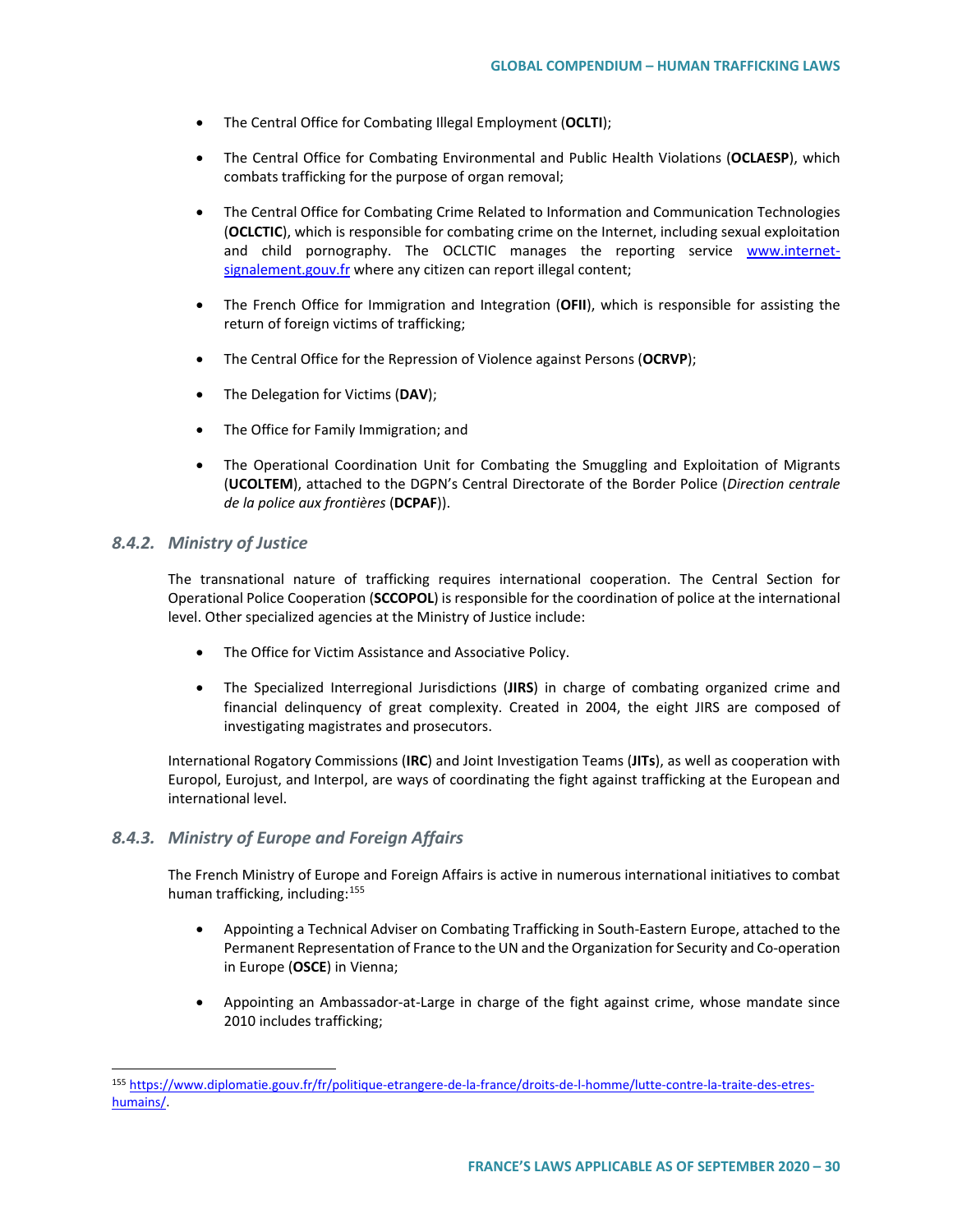- Creating a Mission for Democratic Governance;
- Establishing a Priority Solidarity Fund to fight human trafficking in the Gulf of Guinea; and
- Creating a Regional Hub for the Fight against Organized Crime, located at the French Embassy in Croatia.[156](#page-30-0)

### **8.5. Social Inspection Services**

Work inspection services have jurisdiction to investigate offences relating to human trafficking, forced labour, and enslavement under articles 225-4-1, 225-14-1, and 225-14-2 of the Criminal Code and also a limited list of offences under migration laws.<sup>[157](#page-30-1)</sup>

These services have broad investigative powers, such as entering work facilities and worker housing without prior notice, as well as interviewing workers and requiring production of documents.

During these inspections, labour officials verify compliance with social legislation, particularly social documents, working conditions, remuneration, and occupation of foreign workers. They may inspect whether the workers are correctly declared to the social security authorities.

### **8.6. Immigration Offices**

The French Immigration and Integration Office is a public administration within the Ministry of the Interior that creates and manages immigration and integration policies in France.

Its mission is to participate in all administrative, health, and social actions relating to:

- entry and residence of foreigners for a period of no more than three months;
- welcome of asylum seekers;
- settlement in France of foreign nationals from countries outside the European Union, for the purposes of family reunification, marriage to a French person, or paid employment;
- medical check-ups for foreigners admitted to reside in France for more than three months;
- the return and reintegration of foreigners in their country of origin; and
- the integration in France of foreign legal residents through learning the French language and civic training.

The French Office for the Protection of Refugees and Stateless Persons is in charge of applying the 1951 Geneva Convention on the status of refugees and adjudicating requests for asylum and from stateless persons.

**Disclaimer:** The codes, laws, and other information cited in this summary may not contain the most recent versions of such information and provide certain information available as of the month and year cited at the bottom of each

<span id="page-30-0"></span> <sup>156</sup> [http://www.fiep.org/member-forces/french-national-gendarmerie/.](http://www.fiep.org/member-forces/french-national-gendarmerie/)

<span id="page-30-1"></span><sup>157</sup> Article L. 8112-2 of the French Labour Code.